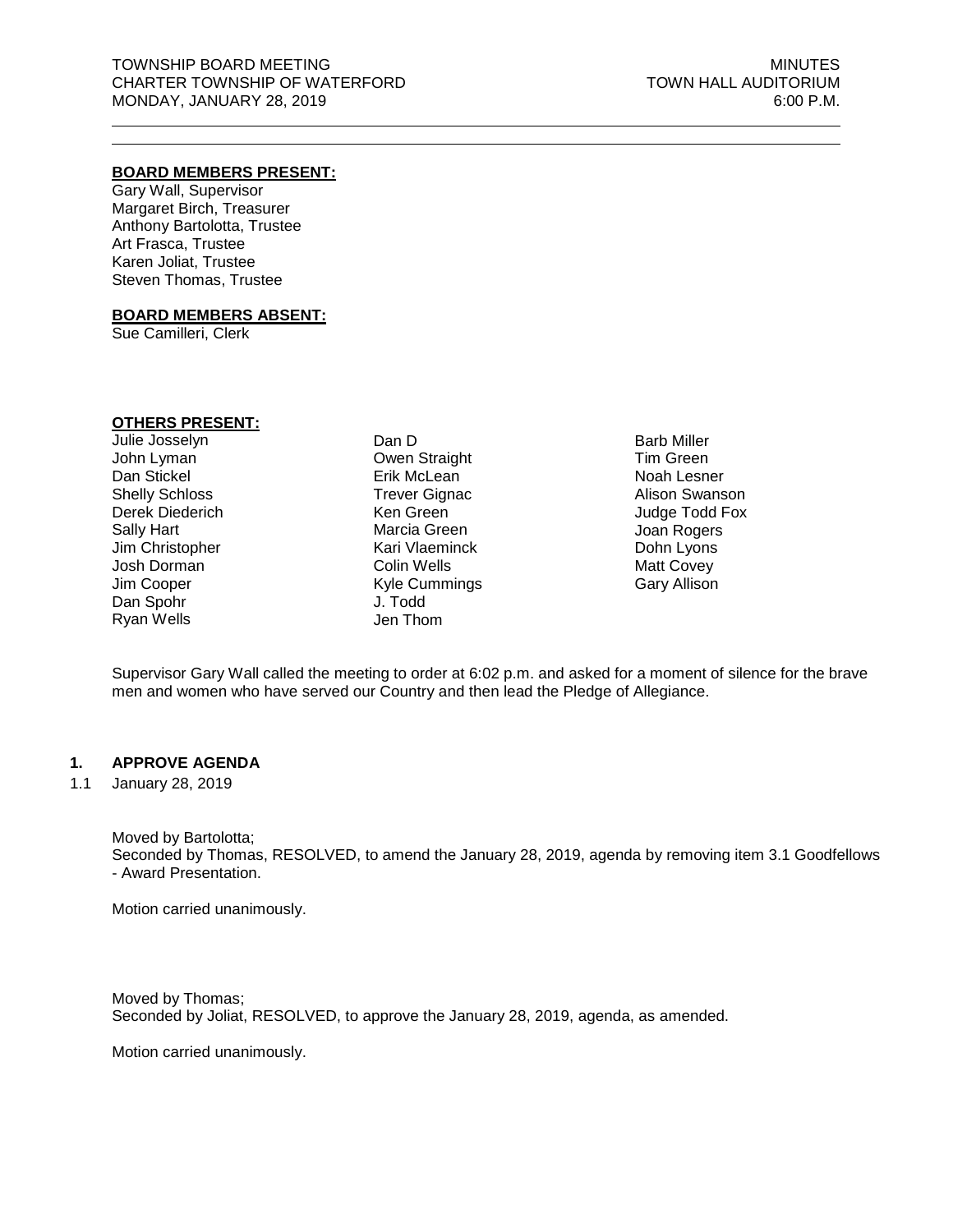# **2. ANNOUNCEMENTS**

- 2.1 Friends of the Library Used Book Sale will be held on Saturday February 2, 2019, 10:00 a.m. -4:30 p.m. and Sunday, February 3, 2019, 1:00 p.m. - 4:00 p.m. with the bag sale, \$5/bag, from 2:00 p.m.- 4:00 p.m.
- 2.2 The annual Valentine's Daddy Daughter Dance will be held on Saturday, February 9, 2019, at the Waterford Recreation Center. Pre-registration is required. Contact Parks and Recreation for more information at 248-674-5441 or visit waterfordmi.gov/parks.
- 2.3 Winter 2018 taxes are payable without penalty through February 14, 2019. See the tax bill, front and back, for more information. To review tax information and/or to pay taxes online, please visit [www.waterfordmi.gov/taxes](http://www.waterfordmi.gov/taxes)
- 2.4 Waterford Township administrative offices and the Library will be closed Monday, February 18, 2019 in observance of Presidents' Day. Emergency services remain available during this administrative closure.
- 2.5 The annual State of the Township breakfast event will be held on Wednesday, February 20, 2019, at 7:30am at the Overtyme Fireside Lounge. Hear firsthand from Township Supervisor Gary Wall & Waterford School District Superintendent Dr. Keith Wunderlich about what's being accomplished now and what's in store for the community in 2019. Visit the Waterford Area Chamber of Commerce website www.waterfordchamber.org for more information and to purchase tickets at \$20 per person - advance registration only.
- 2.6 The Charter Township of Waterford is looking for community minded people to serve on various Township Boards. Board members are required to attend approximately one to two meetings a month. If you are interested in serving your community please contact the Supervisor's office via e-mail supervisor@waterfordmi.gov or call 248-674-6201.
- 2.7 Are you a Waterford business owner or do you know a Waterford business who is celebrating a milestone business anniversary 25+ years in 2019? Let us know! We are now taking nominations for anniversary awards at the upcoming 2019 Business Recognition Breakfast. Call or email the Supervisor's office 248- 674-6201 supervisor@waterfordmi.gov

# **3. AWARDS AND PRESENTATIONS**

# 3.1 **Introduction of New Board of Education Member, Julie Josselyn**

Newly elected School Board Member, Ms. Julie Josselyn, introduced herself to the Board of Trustees. She is excited to serve the community and welcomed open communication between residents and the Board of Trustees.

# 3.2 **Fire Department Presentation**

Fire Chief Lyman presented the following Life Saving Awards:

#### **Silver Life Saving Award**

Deputy Chief Covey, Lt. Jake Helgemo, Firefighter Kyle Cummings, Firefighter Colin Walls, and Trevor Gignac received the Silver Live Saving Award for their actions on December 25, 2018, at the house fire on Rea Street in Waterford. The victim who was rescued was not breathing; in which they performed advanced life support procedures while enroute to a local hospital. The patient was transferred to a burn center hospital in serious condition.

# **Gold Life Saving Award**

Lt. Jamie Todd, Tim Green, Don Lyons, Erik Mclean received the Gold Life Saving Award for their actions on December 25, 2018, at the house fire on Rea Street in Waterford. Upon arrival they entered the home and found a man unconscious near the fire and quickly rescued him from the fire and handed him over to other firefighter/paramedics for transport to the hospital.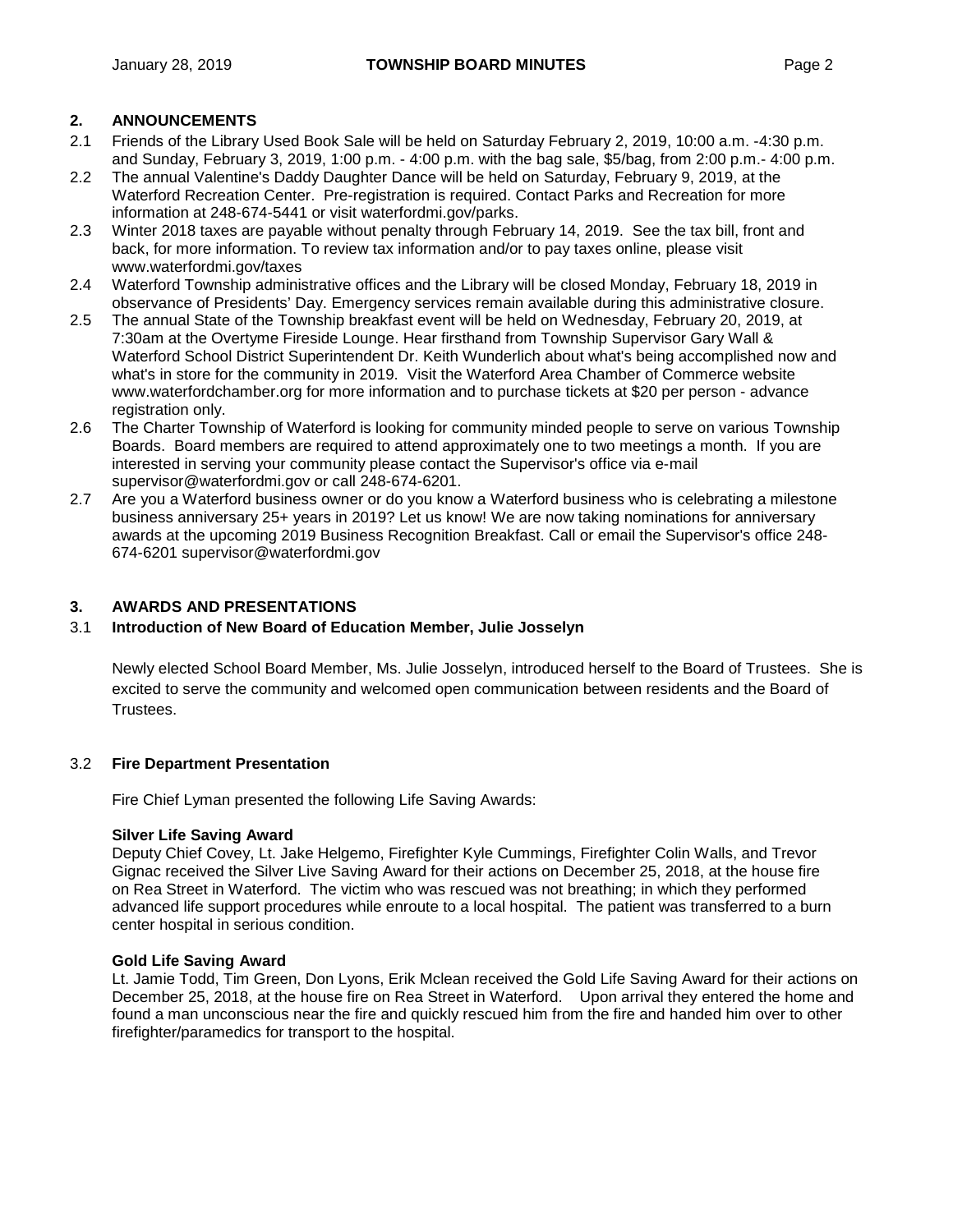Deputy Chief Covey presented Jim Christopher, owner of Leo's Coney Island – Waterford and White Lake, with a plaque thanking him for his dedication and support to our community. He is always looking for ways to help the Fire and Police Departments. Mr. Christopher has donated and served food for the Fire Department's Open House's since 2013, and is always trying to find a way to help the community. Deputy Chief Covey stated it's an honor to know Jim and thanked him for his time and service to the community. The Board congratulated Mr. Christopher and thanked him for his contribution to the community.

# **4. CONSENT AGENDA**

*Board Members may remove items from the Consent Agenda for discussion purposes or for the purpose of voting in opposition. Public comment for items removed from the consent agenda may be received in the same manner immediately following the Consent Agenda.*

- 4.1 January 14, 2019, Meeting Minutes
- 4.2 January 28, 2019, Bill Payment
- 4.3 Receive the Fire Department's December 2018 Report
- 4.4 Receive the Library's October, November and December 2018 Reports
- 4.5 Receive the Police Department's 4th Quarter 2018 Reports
- 4.6 Hess Hathaway Park Advisory Committee Appointment of John Himmelspach

I respectfully request the Township Board's approval for the appointment of Waterford Township resident John Himmelspach to the Hess Hathaway Park Advisory Committee for a three-year term of February 1, 2019 – February 1, 2022. John's successful appointment to the committee will succeed member Greg Ford who recently announced his resignation.

As you know, John served on the Waterford Board of Education for more than 20 years and has also served as the Board of Education liaison on the Hess-Hathaway Advisory Committee for many years. His experience, knowledge, insight and contributions to the committee have been valuable, and I'm confident John will continue to be an asset to the committee, park, and the community in this capacity. Thank you for your consideration.

4.7 Drayton Plains Nature Center Board Re-Appointment - Terri Chapdelaine & Gerard Couture I respectfully request the Township Board's approval for the re-appointment of Waterford

Township residents Terri Chapdelaine and Gerard Couture to the Drayton Plains Nature Center Advisory Board for three-year terms.

The current Nature Center Advisory Board voted to renew both appointments, both Ms. Chapdelaine and Mr. Couture have agreed to continue service on this Board, and I concur with these recommendations.

If appointed, Terri Chapdelaine's term will expire March 9, 2022, and Gerard Couture's appointment will expire February 1, 2022.

Thank you for your consideration.

4.8 Walk Permit -Waterford Township Friends of the Library

Moved by Bartolotta, Seconded by Frasca, RESOLVED, approve Consent Agenda items 4.1 through 4.8. A roll call vote was taken.

Ayes: Wall, Birch, Bartolotta, Frasca, Joliat, and Thomas Nays: None Absent: Camilleri

Motion carried unanimously.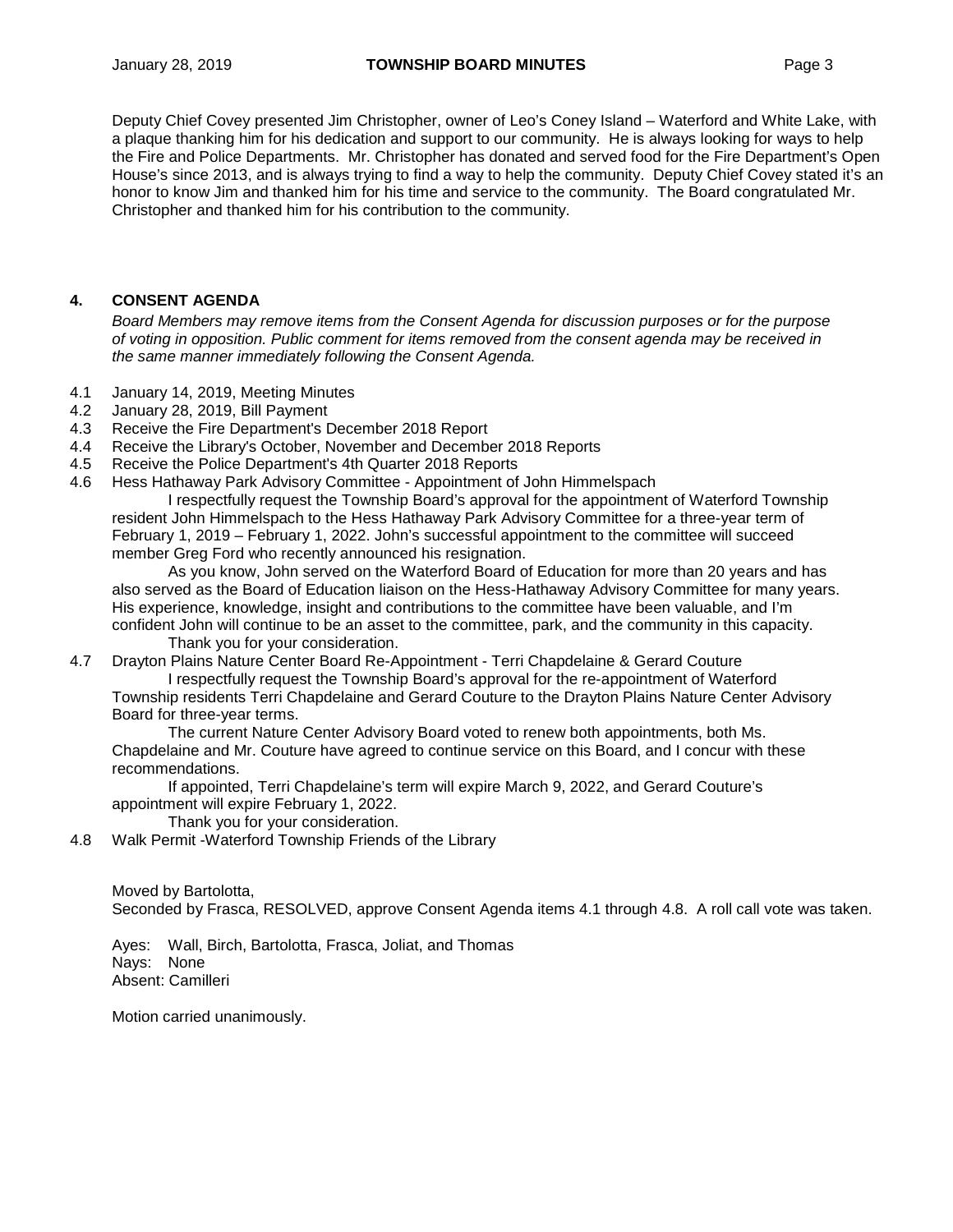# **5. BOARD LIASON REPORTS (VERBAL)**

Trustee Bartolotta reviewed the January 23, 2019, Planning Commission meeting

Supervisor Wall announced, weather permitting, demolition of the Summit Place Mall is scheduled to start on April 1, 2019.

Trustee Joliat reviewed the January 15, 2019, Drayton Plains Nature Center meeting.

Trustee Frasca shared that Mr. Himmelspach is being appointed to the Hess-Hathaway Board.

# **6. INTRODUCTION**

# 6.1 **Introduction of Ordinance 2019-001, Clean Smoking, Tobacco, Vapor Products Ordinance Amendment**

The following memo was received from Township Attorney Dovre.

The Ordinance that accompanies this letter is an expanded version of the Ordinance that was removed from the January 14th Agenda at my suggestion. Underlining has been used to identify changes to existing Ordinance Sections. New Sections being added are not underlined. The clean version is what would actually be introduced.

The prior version was focused on making the prohibitions regarding minors and tobacco applicable to minors and vapor products. What is now presented for possible introduction at your January 28th meeting still addresses minors and vapor products under some refined and relocated definitions. However, it also deals with some other issues under the general subject of smoking that I identified as appropriate for your consideration. By reference to the Section numbers of the Ordinance, those are summarized below.

**11-001(a).** Because they have application to more than one Article or Division of Chapter 11, the 4 definitions have been placed here under a numbering format that will facilitate easily adding future generally applicable definitions under the next number in sequence.

**11-341**. Adopts the Michigan Clean Indoor Air Act by reference as the Clean Indoor Air Ordinance. A copy of that Act is provided with this letter.

**11-342.** Would prohibit the use of Vapor Products in the same places that smoking is prohibited by the Michigan Clean Indoor Air Act.

**11-358.** Prohibits use of tobacco products on school property in the same manner and with the same exceptions as state law, MCL 750.473. Although it could be challenged on preemption grounds, in my opinion you are not required to include those exceptions.

**11-359.** Prohibits use of vapor products on school property in the same manner and with the same exceptions under MCL 750.473 for tobacco products.

**Section 4 of Ordinance.** The provisions in the current Ordinance Code that allow smoking in educational facilities in designated areas conflict with the Michigan Clean Indoor Air Act and would be repealed.

**11-383, 11-387 and 11-388** are the Sections where references to vapor products have been added.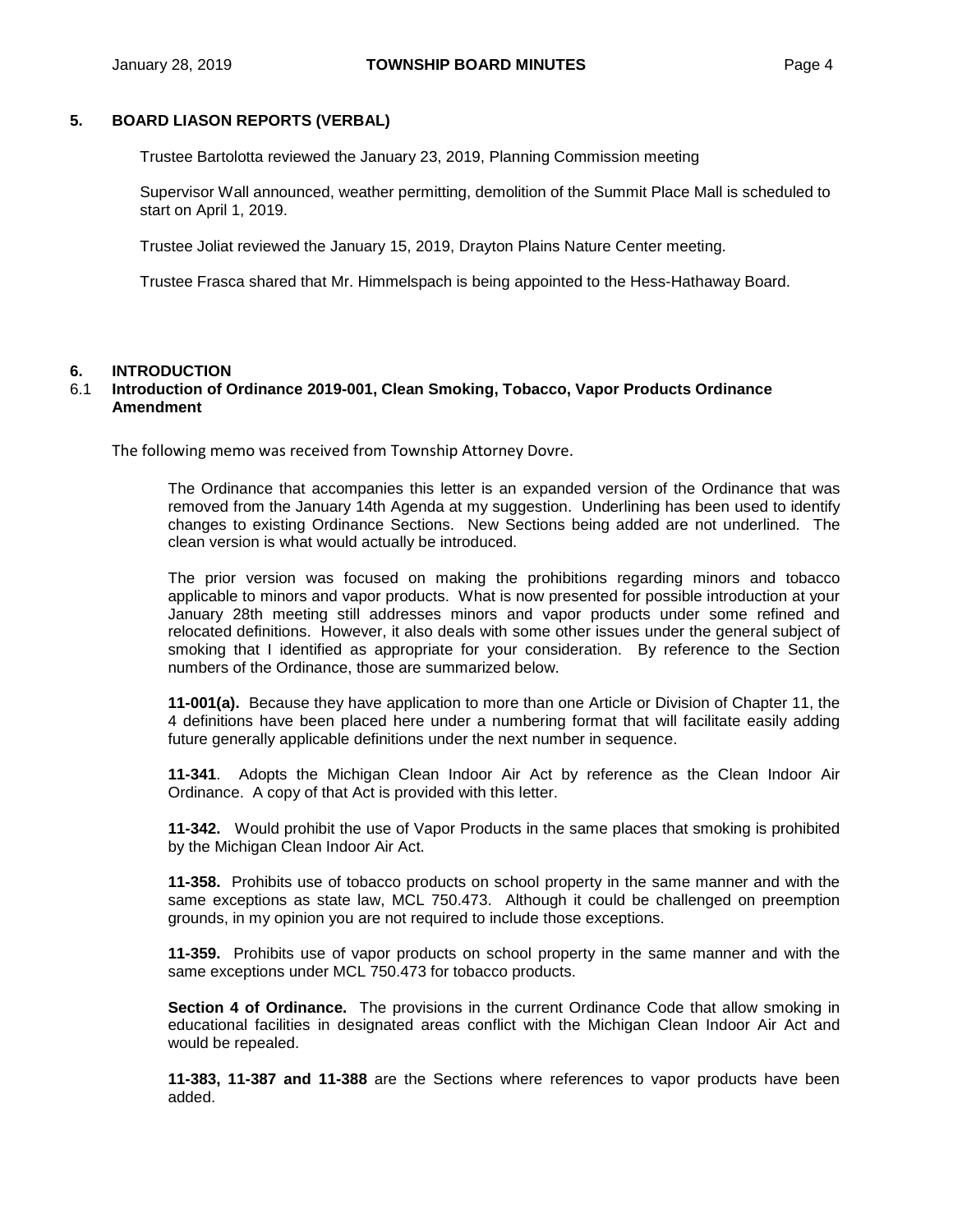Introduction of Ordinance 2019-001, Clean Smoking, Tobacco, and Vapor Products Ordinance Amendment Continued.

As indicated, these Ordinance Amendments are presented for introduction. That may be as presented, or with any changes that are identified in the motion to introduce.

# **CHARTER TOWNSHIP OF WATERFORD ORDINANCE NO. 2019-001**

# **SMOKING AND TOBACCO AND VAPOR PRODUCT ORDINANCE AMENDMENTS**

An Ordinance to amend the Waterford Charter Township Code to add definitions of nicotine, tobacco, and vapor products, adopt the Michigan Clean Indoor Air Act by reference, amend the Code to prohibit use of tobacco and vapor products on school property, repeal the Code provisions on smoking in educational facilities, prohibit the sale and furnishing to and the purchase, possession, and use by minors of vapor products, and provide penalties for the added and amended Code provisions.

THE CHARTER TOWNSHIP OF WATERFORD ORDAINS:

#### **Section 1 of Ordinance**

That Section 11-001(a) in Article I, In General, of Chapter 11, Offenses, of the Waterford Charter Township Code is hereby amended to read as follows:

#### **Sec. 11-001. Definitions and violations.**

(a) Definitions*.* In addition to the rules of construction and definitions contained in Section 1-002 and this Chapter, definitions of words and phrases in The Michigan Penal Code, Public Act No.328 of 1931, as amended, MCL 750.1 - MCL 750.568, and in Chapter 752 of the Michigan Compiled Laws for Crimes and Offenses, MCL 752.1 et. seq. shall be deemed to apply when those words and phrases are used but not defined in this Chapter or Code. When used in this Chapter, the following words and phrases are defined as follows:

(1) *Nicotine Product* means tobacco and any other product, substance, or device containing or used to deliver nicotine for human consumption, whether chewed, absorbed, dissolved, inhaled, or ingested by any other means.

(2) *Tobacco Product* means s product that contains tobacco that is intended for human consumption, including but not limited to cigarettes, noncigarette smoking tobacco such as cigars or loose tobacco for smoking in a pipe or other device, and smokeless tobacco such as chewing tobacco, that is consumed by placement in the mouth, inhaling through the nostrils, or other means.

(3) **Use a Tobacco Product** means carrying a lighted cigarette, cigar, pipe, or other smoking device, or smoking, inhaling, chewing, or placement within a person's mouth of a tobacco product.

(4) *Vapor Product* means a product or device that employs a heating element, power source, electronic circuit, or other electric, chemical, or mechanical means, regardless of shape or size, that when used, produces vapor, fumes, or smoke from a nicotine product or other substance or solution. Vapor products include an electronic cigarette (E cigarette), electronic cigar, electronic cigarillo, electronic pipe, or similar product or device and a vapor cartridge or other container of a nicotine product, or other substance in a solution or other form that is intended to be used with or in an electronic cigarette (E cigarette), electronic cigar, electronic cigarillo, electronic pipe, or similar product or device.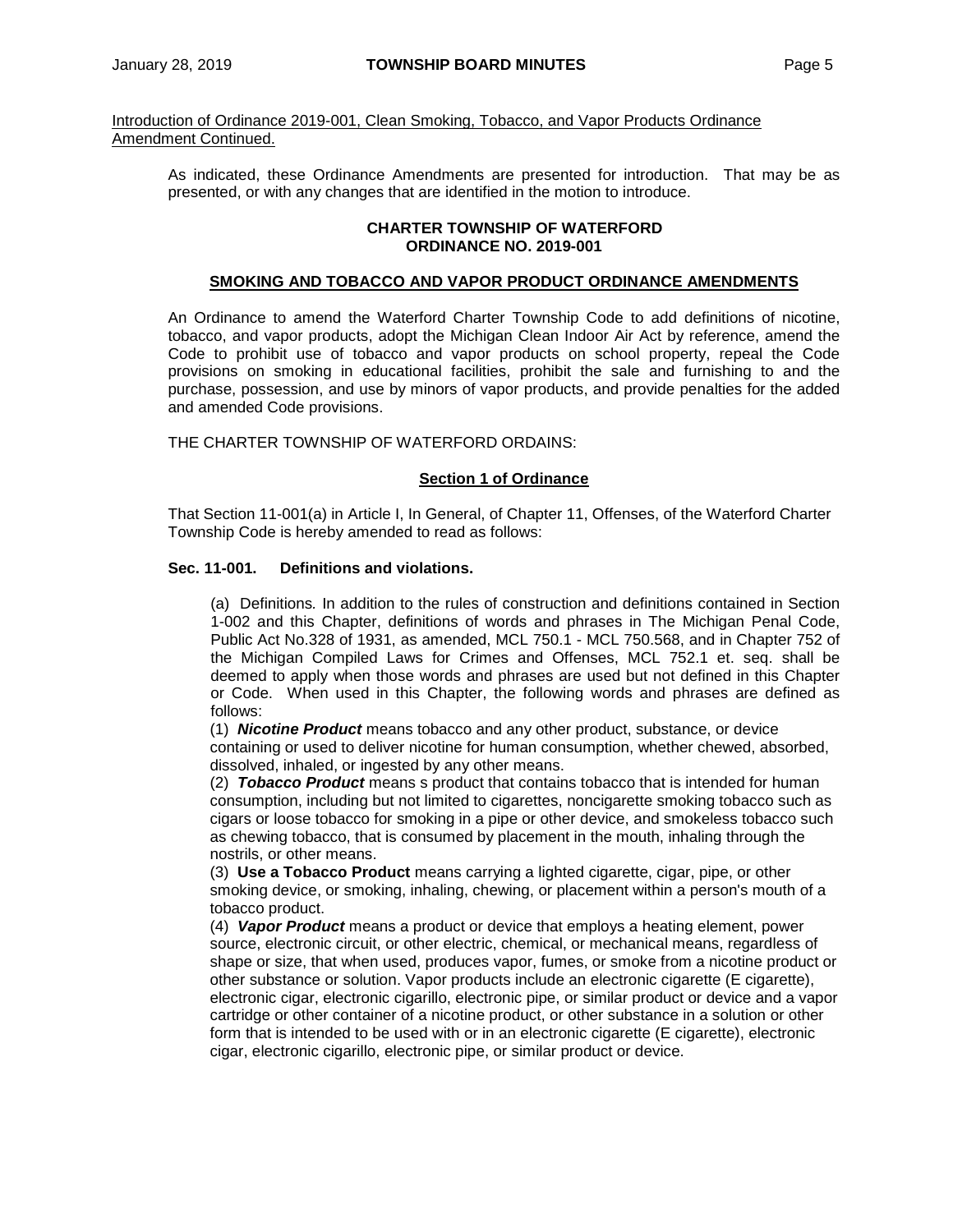Introduction of Ordinance 2019-001, Clean Smoking, Tobacco, and Vapor Products Ordinance Amendment Continued.

# **Section 2 of Ordinance**

The Waterford Charter Township Code is hereby amended by adding Sections 11-341 and 11- 342 in a new Division 3, Indoor Smoking and Use of Vapor Products, in Article VII, Offenses Against Public Safety, of Chapter 11, Offenses, to read as follows:

# **ARTICLE VII OFFENSES AGAINST PUBLIC SAFETY**

# **Division 3. Indoor Smoking and Use of Vapor Products.**

# **Sec. 11-341. Michigan Clean Indoor Air Act Adoption by Reference; Civil Infraction.**

- (a) As allowed by MCL 42.23, the Michigan Clean Indoor Air Act, which is Part 126 of the Public Health Code, MCL 333.12601 through MCL 333.12617, as amended, is adopted by reference as an ordinance of the Township to prohibit smoking in enclosed indoor areas that are defined as public places in the Michigan Clean Indoor Air Act.
- (b) This ordinance shall be known and may be cited as the Clean Indoor Air Ordinance.
- (c) Violation of this Clean Indoor Air Ordinance is a civil infraction, punishable as provided in Section 1-10(b) of this Code, with the fine for a first violation not to exceed \$100.00, and the fine for a second or subsequent violation not to exceed \$500.00.

# **Sec. 11-342. Indoor Use of Vapor Product; Civil Infraction.**

- (a) No person shall use a vapor product, as defined in Section 11-001, in an enclosed indoor area that is defined as a public place in the Michigan Clean Indoor Air Act adopted as the Clean Indoor Air Ordinance in Section 11-341.
- (b) Violation of this Section is a civil infraction, punishable as provided in Section 1- 10(b) of this Code, with the fine for a first violation not to exceed \$100.00, and the fine for a second or subsequent violation not to exceed \$500.00.

#### **Section 3 of Ordinance**

The Waterford Charter Township Code is hereby amended by adding Sections 11-358 and 11- 359 to Division 1, General-Prohibited Conduct, in Article VIII, Offenses on School Grounds, of Chapter 11, Offenses, to read as follows:

# **Sec. 11-358. Use of Tobacco Products; Misdemeanor.**

- (a) Except as provided in subsection (b), no person shall use a tobacco product, as defined in Section 11-001, on school property.
- (b) Subsection (a) does not apply to outdoor areas on school property on Saturdays, Sundays, and other days when there are no regularly scheduled school hours, or after 6:00 p.m. on days when there are regularly scheduled school hours.
- (c) Violation of this Section is a misdemeanor, punishable as provided in Section 1- 10(a) of this Code, except that the fine shall not exceed \$50.00.

**Sec. 11-359. Use of Vapor Product; Civil Infraction.**

- (a) Except as provided in subsection (b), no person shall use a vapor product, as defined in Section 11-001, on school property.
- (b) Subsection (a) does not apply to outdoor areas on school property on Saturdays, Sundays, and other days when there are no regularly scheduled school hours, or after 6:00 p.m. on days when there are regularly scheduled school hours.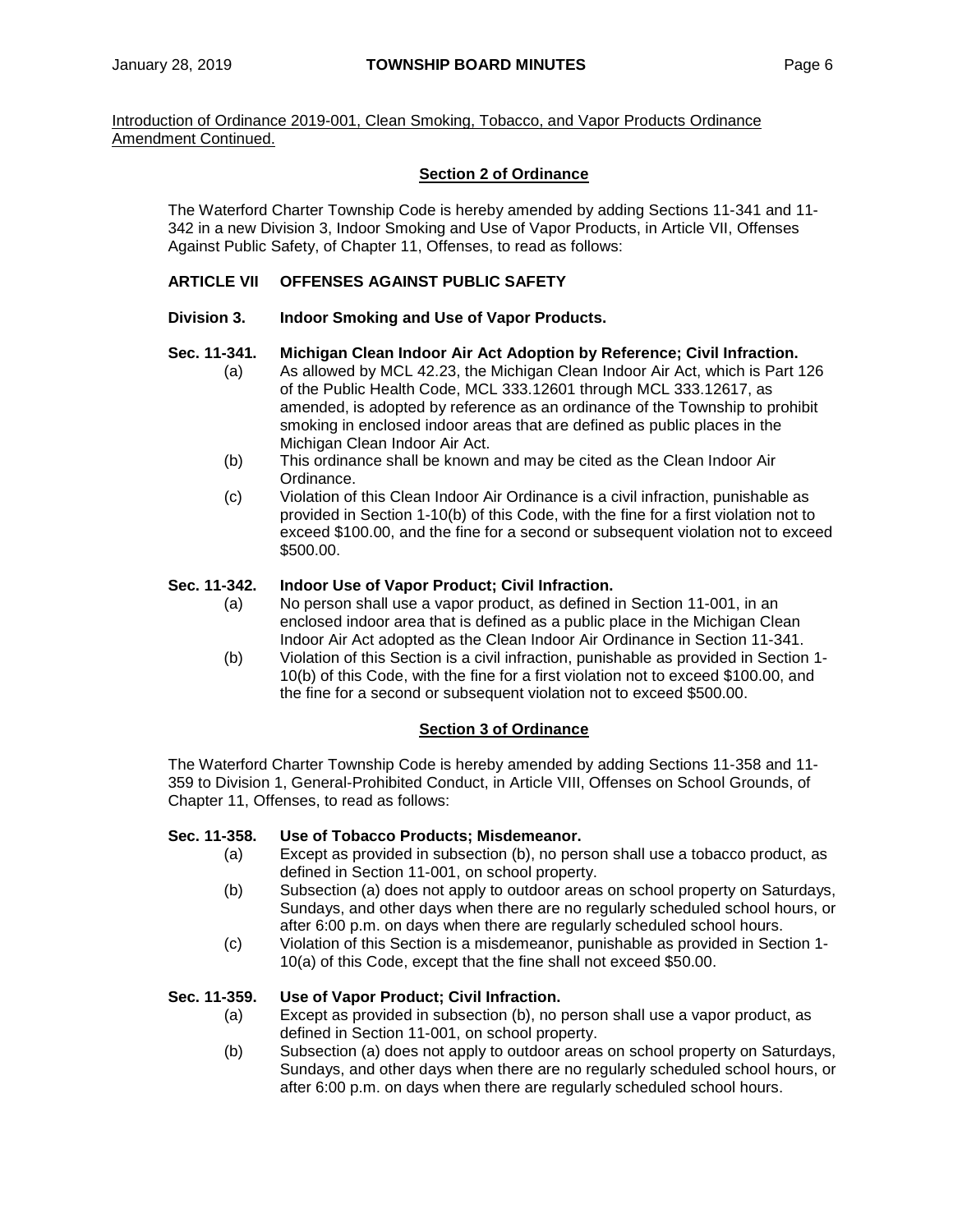# Introduction of Ordinance 2019-001, Clean Smoking, Tobacco, Vapor Products Ordinance Amendment Continued.

(c) Violation of this Section is a civil infraction, punishable as provided in Section 1- 10(b) of this Code, with the fine for a first violation not to exceed \$50.00, and the fine for a second or subsequent violation not to exceed \$100.00.

# **Section 4 of Ordinance**

The Waterford Charter Township Code is hereby amended to repeal Division 2, Smoking in Educational Facilities, and Sections 11-371, 11-372, 11-373, and 11-374 in that Division, of Article VIII, Offenses on School Grounds, in Chapter 11, Offenses, with this repeal based on the Michigan Clean Indoor Air Act adopted by reference as the Clean Indoor Air Ordinance in Section 1 of this Ordinance as Code Section 11-341.

# **Section 5 of Ordinance**

That Sections 11-383, 11-386, 11-387, and 11-388 in Division 1, Generally, of Article IX, Offenses Involving Minors, in Chapter 11, Offenses, of the Waterford Charter Township Code are amended to read as follows:

# **Sec. 11-383. Furnishing alcohol, controlled substances, tobacco products or vapor products to minors; Misdemeanor.**

- **(a)** A person shall not sell, give or furnish alcoholic liquor or beverages or a controlled substance, as regulated under Act 318 of 1978, the Public Health Code, to a person under the age of twenty-one (21) years, except in the case of prescription drugs where the person is licensed to dispense such controlled substance under a physician's prescription. A violation of this subsection is a misdemeanor punishable as provided in Section 1- 010(a) if this Code, unless the charging of the violation is not allowed under Section 701 of the Michigan Liquor Control Code of 1998, as amended, MCL 436.1701.
- (b) A person shall not sell, give or furnish a tobacco product or vapor product to a person under the age of eighteen (18) years. This subsection does not apply to the handling or transportation of a tobacco product or vapor product by a person under 18 years of age under the terms of that minor's employment. Violation of this subsection is a misdemeanor punishable by a fine of not more than \$50.00.

# **Sec. 11-386. Tobacco and Vapor Products -- Definitions.**

As used in Sections 11-383, 11-387 and 11-388**,** vapor product has the meaning defined in Section 11-001 and tobacco product has the same meaning as defined in the Youth Tobacco Act, MCL 722.644, as amended, which is a product that contains tobacco and is intended for human consumption, including but not limited to, cigarettes, noncigarette smoking tobacco, or smokeless tobacco such as chewing tobacco (loose tobacco or a tobacco which may be inhaled through the nostrils, chewed or placed against the gums.)

# **Sec. 11-387. Purchase, possession, or use of tobacco products or vapor products by minor prohibited; Misdemeanor.**

- (a) Except as provided in this section and in MCL 722.642, as amended, a person under the age of eighteen (18) years shall not do any of the following:
	- (1) Purchase or attempt to purchase a tobacco product or vapor product.<br>(2) Possess or attempt to possess a tobacco product or vapor product.
	- Possess or attempt to possess a tobacco product or vapor product.
	- (3) Use a tobacco product or vapor product in a public place.

(4) Present or offer to an individual a purported proof of age that is false, fraudulent, or not actually his or her own proof of age for the purpose of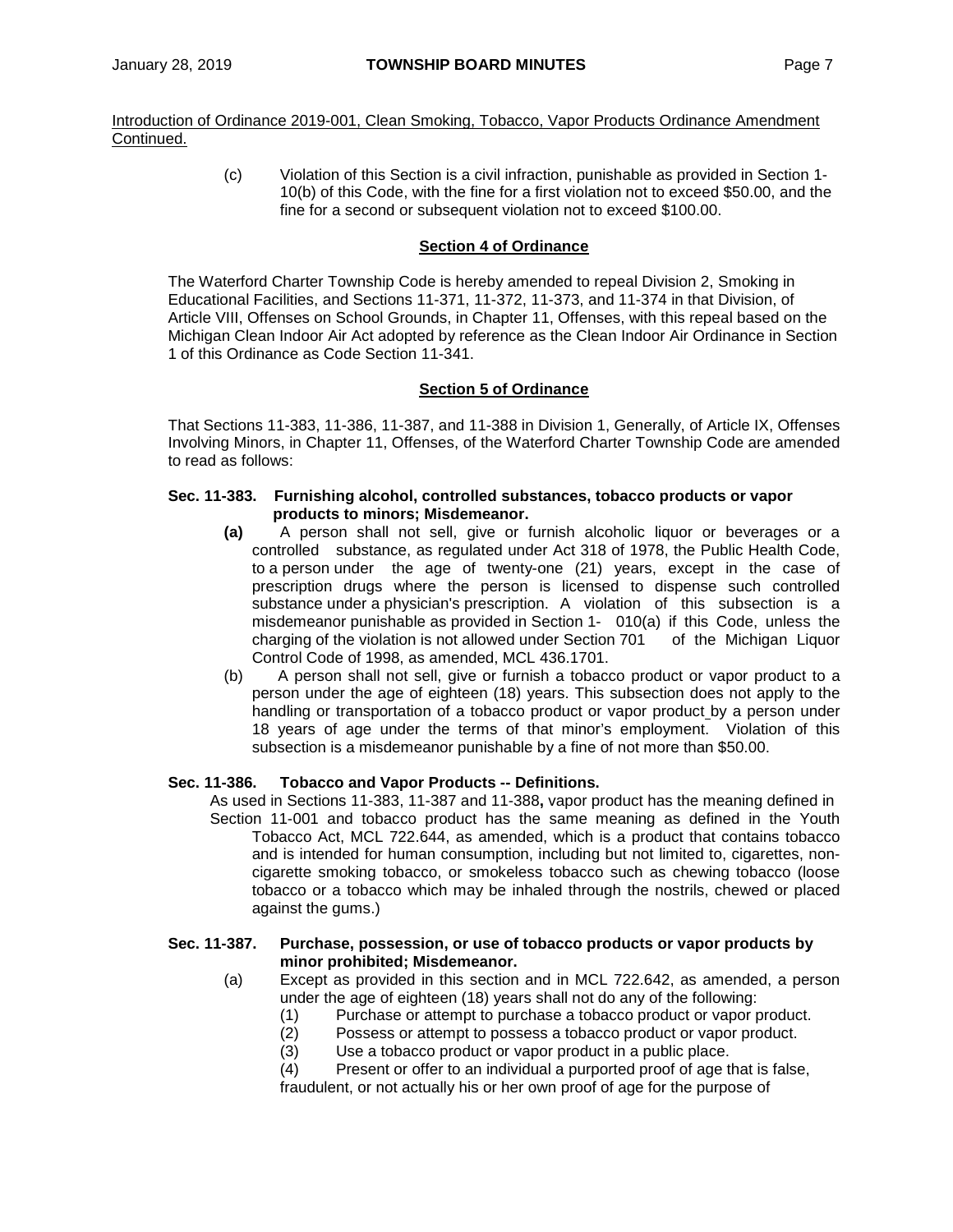Introduction of Ordinance 2019-001, Clean Smoking, Tobacco, Vapor Products Ordinance Amendment Continued.

> purchasing, attempting to purchase, possessing, or attempting to possess a tobacco product or vapor product.

(b) Subsection (a) does not apply to a minor participating in any of the following: (1) An undercover operation in which the minor purchases or receives a tobacco product or vapor product under the direction of the minor's employer and with the prior approval of the Township attorney's office as part of an employersponsored internal enforcement action.

(2) An undercover operation in which the minor purchases or receives a tobacco product or vapor product under the direction of a Township police officer as part of an enforcement action.

(3) Compliance checks in which the minor attempts to purchase tobacco products or vapor products for the purpose of satisfying federal substance abuse block grant youth tobacco access requirements, if the compliance checks are conducted under the direction of a substance abuse coordinating agency as defined in Section 6103 of the public health code, 1978 PA 368, MCL 333.6103, and with the prior approval of the Township police department.

- (c) Subsection (a) does not apply to the handling or transportation of a tobacco product or vapor product by a minor under the terms of that minor's employment.
- (d) This section does not prohibit the individual from being charged with, convicted
- of, or sentenced for any other violation of law arising out of the violation of subsection (a).

# **Sec. 11-388. Purchase, possession, or use of tobacco and vapor products by minor-- Penalty and sanctions.**

An individual who violates Section 11-387 is guilty of a misdemeanor punishable by a fine of not more than fifty dollars (\$50.00) for each violation. Pursuant to a probation order, the court may also require an individual who violates Section 11-387 to participate in a health promotion and risk reduction assessment program if available. An individual who is ordered to participate in a health promotion and risk reduction assessment program under this section is responsible for the costs of participating in the program. In addition, an individual who violates Section 11-387 is subject to the following:

- (a) For the first violation, the court may order the individual to do the following:
	- (1) Perform not more than sixteen (16) hours of community service in a hospice, nursing home, or long-term care facility
	- (2) Participate in a health promotion and risk reduction program, as described in this subsection.
- (b) For a second violation, in addition to participating in a health promotion and risk reduction program, the court may order the individual to perform not more than thirty-two (32) hours of community service in a hospice, nursing home, or long-term care facility.
- (c) For a third or subsequent violation, in addition to participation in a health promotion and risk reduction program, the court may order the individual to perform not more than fortyeight (48) hours of community service in a hospice, nursing home, or long-term care facility.

# **Section 6 of Ordinance**

Should any section, subdivision, sentence, clause or phrase of this ordinance be declared by the Courts to be invalid, the same shall not affect the validity of the Ordinance as a whole or any part thereof other than the part as invalidated.

# **Section 7 of Ordinance**

This Ordinance shall take effect immediately upon publication.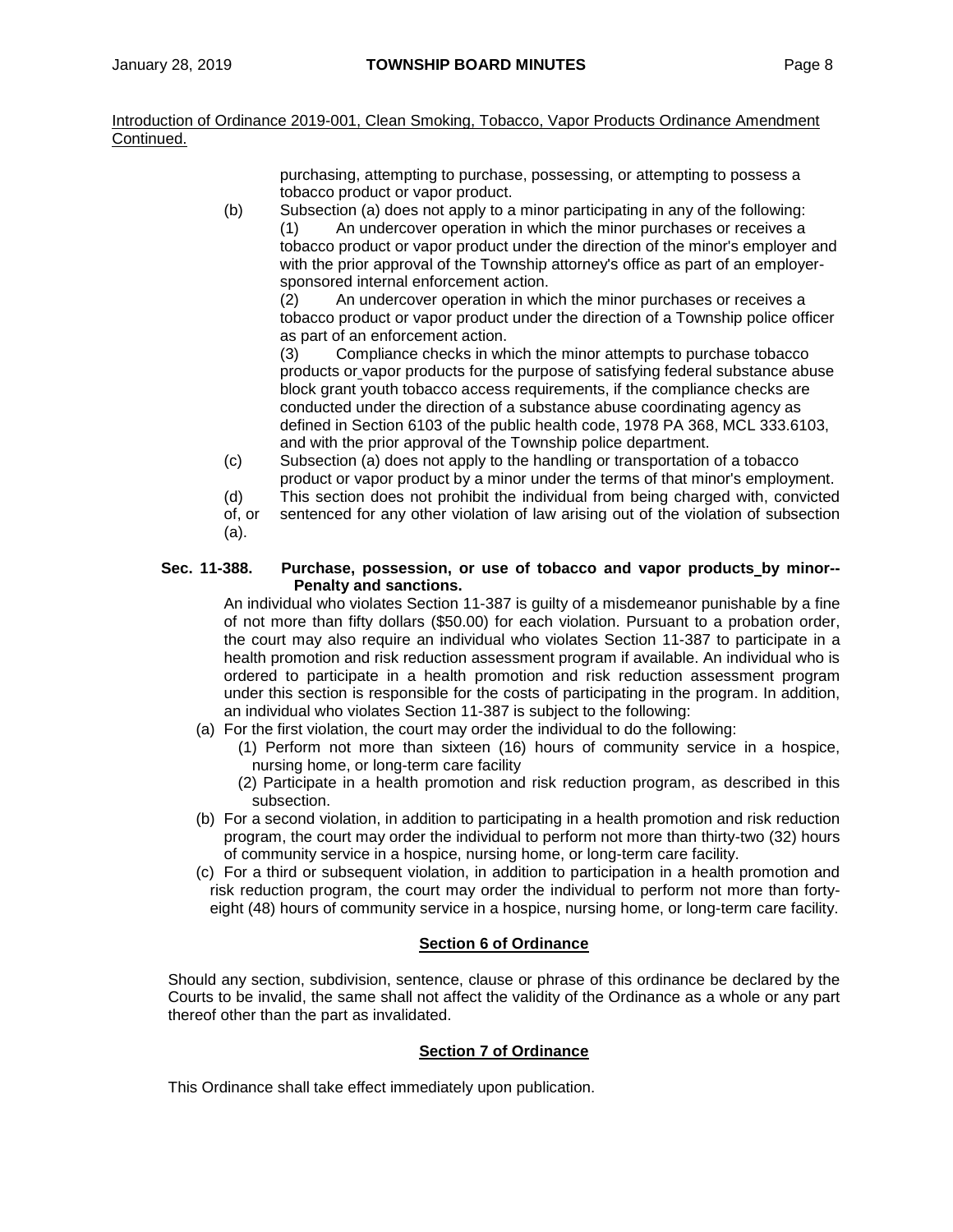Introduction of Ordinance 2019-001, Clean Smoking, Tobacco, Vapor Products Ordinance Amendment Continued.

# **CERTIFICATION**

I certify that this Ordinance was adopted by the Board of Trustees of the Charter Township of Waterford at a regular meeting held on \_\_\_\_\_\_\_\_\_\_\_\_\_\_\_\_\_\_\_\_\_\_\_\_\_\_\_, 2019.

# CHARTER TOWNSHIP OF WATERFORD

\_\_\_\_\_\_\_\_\_\_\_\_\_\_\_\_\_\_\_\_\_ By: \_\_\_\_\_\_\_\_\_\_\_\_\_\_\_\_\_\_\_\_\_\_\_\_\_\_\_\_\_\_\_\_\_\_\_\_\_

, Township Clerk

Introduced: Adopted: Published:

Moved by Birch,

Seconded by Joliat, RESOLVED, to introduce Ordinance 2019-001, Clean Smoking, Tobacco, Vapor Products and to schedule for possible for adoption at the February 11, 2019, Board Meeting adoption. A roll call vote was taken.

Ayes: Wall, Birch, Bartolotta, Frasca, Joliat, and Thomas Nays: None Absent: Camilleri

Motion carried unanimously.

# 6.2 **Introduction of Clinton River Water Resource Recovery Facility Industrial Pretreatment Program Discharges Regulation Ordinance No. 2019-002**

The following memo was received from Township Attorney Dovre.

Provided with this letter is an Interjurisdictional Agreement that needs to be approved and an Ordinance that needs to be adopted because the Township's sanitary sewage discharges to the Clinton-Oakland Sanitary Sewage Disposal System ("COSDS") and Clinton River Water Resource Recovery Facility in Pontiac ("Facility") that is part of the COSDS..

The Township's discharges to the Facility are governed by a 2013 COSDS Inter-Municipal Contract" between the Township and Oakland County. That Contract provides that the Township's discharges to the COSDS must comply with all applicable local, State, and Federal laws, ordinances, rules, regulations, and orders. The Oakland County Water Resource Commissioner's Office ("WRC") operates the Facility through the Clinton River Water Resource Recovery Facility Drainage District ("Drainage District").

The 2013 Contract also requires the Township to adopt and enforce an ordinance pertaining to the use, design, and construction of sewers, and the discharge of commercial and industrial wastes into sewers, where such sewers are tributary to the Facility. The Township's ordinance must be consistent with and at least as stringent as all applicable provisions of the pertinent ordinance adopted by the City of Pontiac. The provisions of the Pontiac Ordinance that was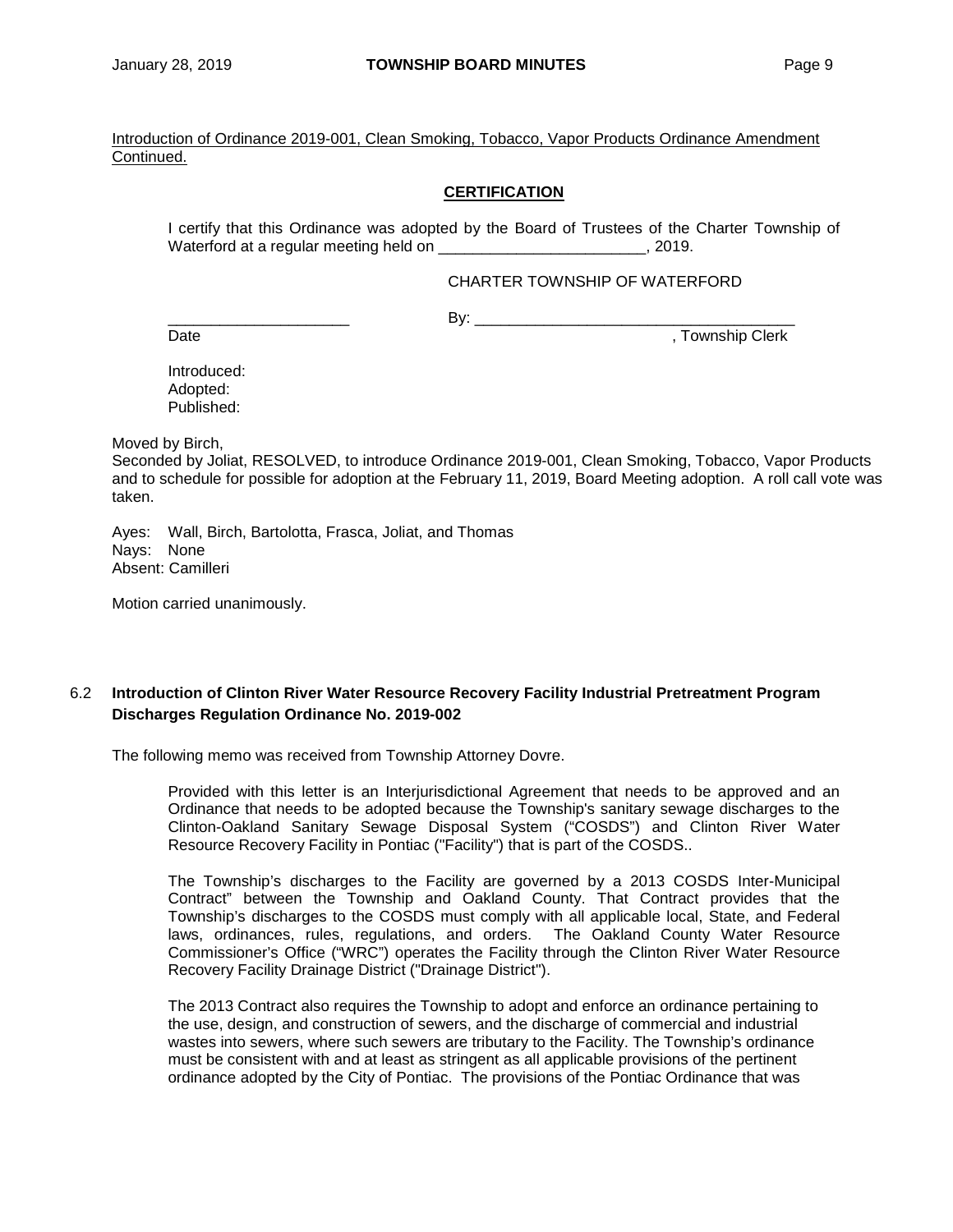Introduction of Clinton River Water Resource Recovery Facility Industrial Pretreatment Program Discharges Regulation Ordinance No. 2019-002 Continued.

adopted in 2017, included Industrial Pretreatment Program (IPP) regulations which were required by the NPDES Permit for the Facility and State and Federal regulations concerning sewerage.

The proposed Ordinance prepared by the WRC (with minor edits by me) to govern discharges into the COSDS, includes the same IPP Regulations adopted by the Pontiac Ordinance. Those rather lengthy (142 pages) Industrial Pretreatment Program Regulations for Discharges to the Clinton River Water Resource Recovery Facility, would become part of the Ordinance Code as Appendix D of Chapter 17 on Water and Sewers as provided in Section 17-311 of the Ordinance.

Michigan Administrative Code, Rule 323.2306 and the NPDES Permit for the Facility require the Township to delegate the authority to enforce the IPP regulations on discharge of commercial and industrial wastes into the Township's sewers to the Drainage District for the Facility. This delegation is provided for in Section 17-312 of the Ordinance and Interjurisdictional Agreement prepared and presented by the WRC's Office.

Approval of the Agreement and adoption of the Ordinance are necessary for the Drainage District to meet its legal obligations and for the Township to be in compliance with the 2013 COSDS Inter-Municipal Contract. Although I am not convinced that the IPP Regulations needed to be as lengthy as they are, they were prepared by WRC's attorney (who specializes in this field) and have already been adopted by Pontiac and most, if not all, of the other COSDS communities that discharge to the Facility. Based on that and considering that it will be the WRC that administers and enforces those Regulations, I have not attempted any detailed review of them.

At your meeting on January 28, 2019, my recommendation is that you:

- 1. Approve the Interjurisdictional Agreement and authorize the Supervisor to sign it.
- 2. Introduce the Ordinance and schedule it for possible adoption on February 11, 2019

# **STATE OF MICHIGAN COUNTY OF OAKLAND CHARTER TOWNSHIP OF WATERFORD**

#### **ORDINANCE NO. 2019-002**

#### **CLINTON RIVER WATER RESOURCE RECOVERY FACILITY INDUSTRIAL PRETREATMENT PROGRAM DISCHARGES REGULATION ORDINANCE**

An Ordinance to adopt Industrial Pretreatment Program Regulations for Discharges to the Clinton River Water Resource Recovery Facility, including discharge limits and prohibitions, user pollution controls and permit requirements, and sampling, monitoring and reporting requirements, to provide for enforcement, penalties, sanctions and relief for violations, and to authorize the Oakland County Water Resource Commissioner to enforce the Industrial Pretreatment Program Regulations within the Township.

THE CHARTER TOWNSHIP OF WATERFORD ORDAINS:

#### **Section 1 of Ordinance**

The Waterford Charter Township Code is hereby amended by adding Sections 17-311 and 17- 312 in a new Division 5, Industrial Pretreatment Program Regulations for Discharges to the Clinton River Water Resource Recovery Facility, in Article IV, Wastewater Disposal Standards and Regulations, of Chapter 17, Water and Sewers, to read as follows: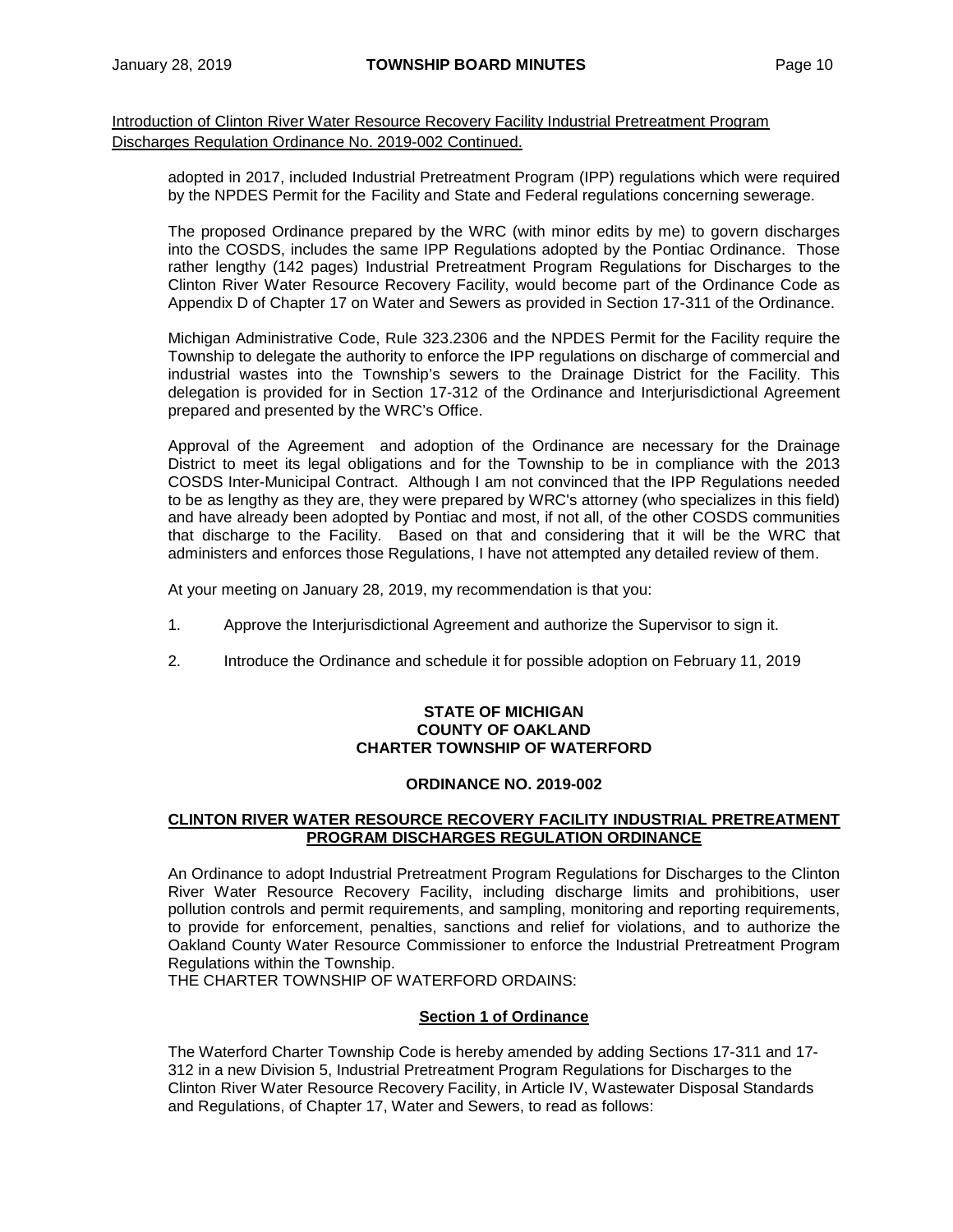Introduction of Clinton River Water Resource Recovery Facility Industrial Pretreatment Program Discharges Regulation Ordinance No. 2019-002 Continued.

# **Division 5. Industrial Pretreatment Program Regulations for Discharges to the Clinton River Water Resource Recovery Facility.**

# **Sec. 17-311**. – **Adoption of Regulations as Appendix D to Chapter 17 of Code.**

The Industrial Pretreatment Program Regulations for Discharges to The Clinton River Water Resource Recovery Facility presented with and considered a part of this Ordinance as Appendix D, which the township is required to adopt because it discharges wastewater to the Clinton River Water Resource Recovery Facility, are adopted as an Ordinance of the township, and the Waterford Charter Township Code is hereby amended to add those regulations as Appendix D of Chapter 17, as part of Division 5 in Article IV.

# **Sec. 17-312.** - **Delegation of Authority.**

The Oakland County Water Resources Commissioner, or the "WRC," is authorized to administer and enforce the provisions of Appendix D of Chapter 17 of this Code, on behalf of the township. The township has executed and hereby ratifies the Clinton River Water Resource Recovery Facility Interjurisdictional Agreement and its delegation agreement with the WRC, which sets forth the terms and conditions of such delegated authority and allows the WRC to perform the specific responsibilities of control authority pursuant to state and federal law.

# **Section 2 of Ordinance**

Any prior ordinances or terms of ordinances in direct conflict with the provisions of this ordinance are hereby repealed.

#### **Section 3 of Ordinance**

If one or more sections, provisions, phrases or words of this ordinance are declared to be invalid by a court of competent jurisdiction, such declaration shall not affect the validity of the remaining sections, provisions, phrases and words of this ordinance, which shall continue in full force and effect, and to this end, this ordinance is declared to be severable.

#### **Section 4 of Ordinance**

All proceedings pending and all rights and the liabilities existing, acquired or incurred at the time this ordinance takes effect are saved and may be consummated according to the law in force when they are commenced.

#### **Section 5 of Ordinance**

This ordinance shall take effect immediately upon publication.

# **CERTIFICATION**

I certify that this Ordinance was adopted by the Board of Trustees of the Charter Township of Waterford at a regular meeting held on \_\_\_\_\_\_\_\_\_\_\_\_\_\_\_\_\_\_\_\_\_\_\_, 2019.

\_\_\_\_\_\_\_\_\_\_\_\_\_\_\_\_\_\_\_\_\_\_\_\_\_\_ \_\_\_\_\_\_\_\_\_\_\_\_\_\_\_\_\_\_\_\_\_\_\_\_\_\_

Date **Township Clerk**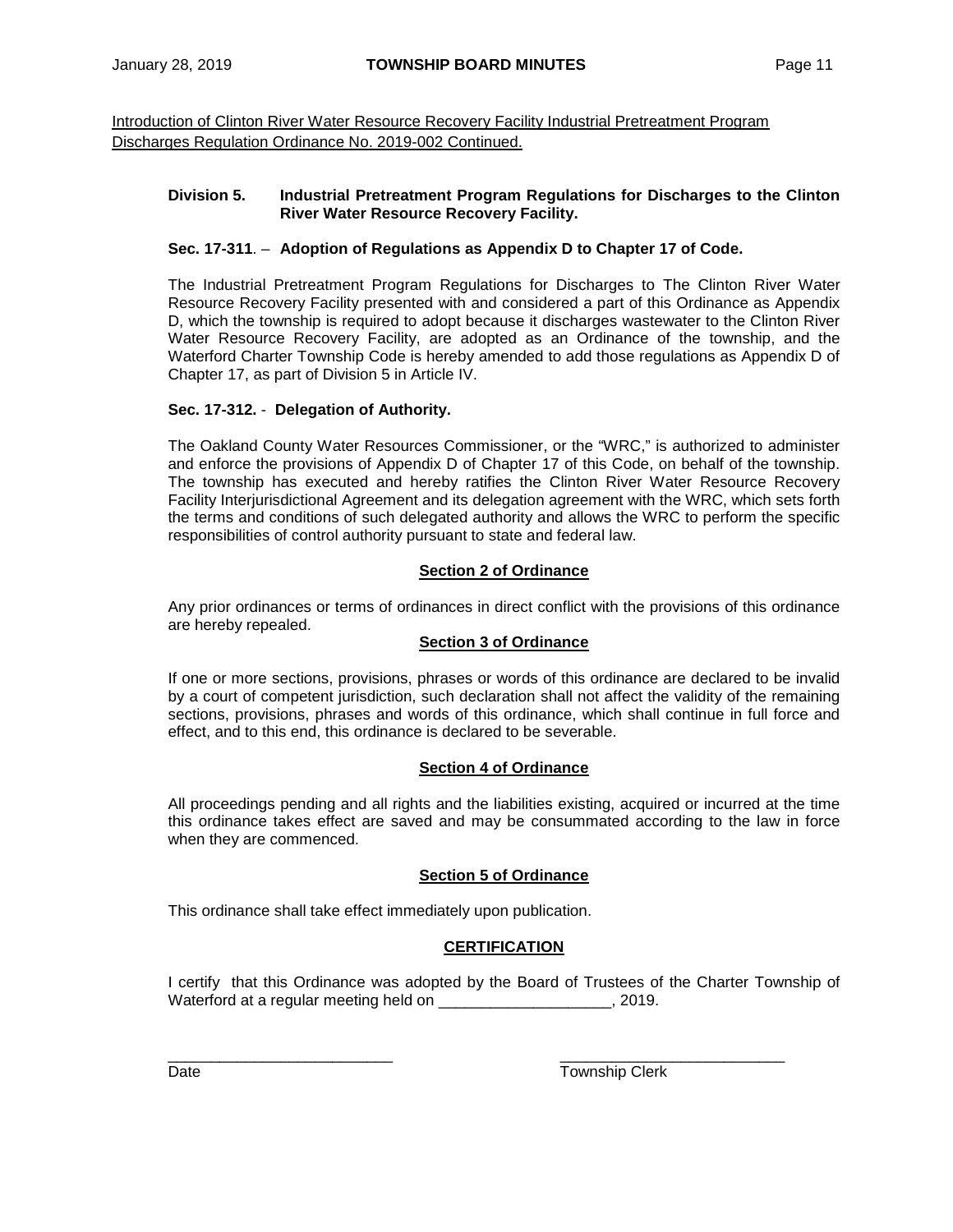Introduction of Clinton River Water Resource Recovery Facility Industrial Pretreatment Program Discharges Regulation Ordinance No. 2019-002 Continued.

Introduced: Adopted: Published: Effective:

Moved by Joliat,

Seconded by Bartolotta, RESOLVED, to introduce Ordinance No. 2019-002, Clinton River Water Resource Recovery Facility Industrial Pretreatment Program Discharges Regulation Ordinance and to schedule for possible for adoption at the February 11, 2019, Board Meeting. A roll call vote was taken.

Ayes: Wall, Birch, Bartolotta, Frasca, Joliat, and Thomas Nays: None Absent: Camilleri

Motion carried unanimously.

# **7. NEW BUSINESS**

# **7.1 Approval of Clinton River Water Resource Recovery Facility Interjurisdictional Agreement**

The following memo was received from Township Attorney Dovre.

Provided with this letter is an Interjurisdictional Agreement that needs to be approved and an Ordinance that needs to be adopted because the Township's sanitary sewage discharges to the Clinton-Oakland Sanitary Sewage Disposal System ("COSDS") and Clinton River Water Resource Recovery Facility in Pontiac ("Facility") that is part of the COSDS..

The Township's discharges to the Facility are governed by a 2013 COSDS Inter-Municipal Contract" between the Township and Oakland County. That Contract provides that the Township's discharges to the COSDS must comply with all applicable local, State, and Federal laws, ordinances, rules, regulations, and orders. The Oakland County Water Resource Commissioner's Office ("WRC") operates the Facility through the Clinton River Water Resource Recovery Facility Drainage District ("Drainage District").

The 2013 Contract also requires the Township to adopt and enforce an ordinance pertaining to the use, design, and construction of sewers, and the discharge of commercial and industrial wastes into sewers, where such sewers are tributary to the Facility. The Township's ordinance must be consistent with and at least as stringent as all applicable provisions of the pertinent ordinance adopted by the City of Pontiac. The provisions of the Pontiac Ordinance that was adopted in 2017, included Industrial Pretreatment Program (IPP) regulations which were required by the NPDES Permit for the Facility and State and Federal regulations concerning sewerage.

The proposed Ordinance prepared by the WRC (with minor edits by me) to govern discharges into the COSDS, includes the same IPP Regulations adopted by the Pontiac Ordinance. Those rather lengthy (142 pages) Industrial Pretreatment Program Regulations for Discharges to the Clinton River Water Resource Recovery Facility, would become part of the Ordinance Code as Appendix D of Chapter 17 on Water and Sewers as provided in Section 17-311 of the Ordinance.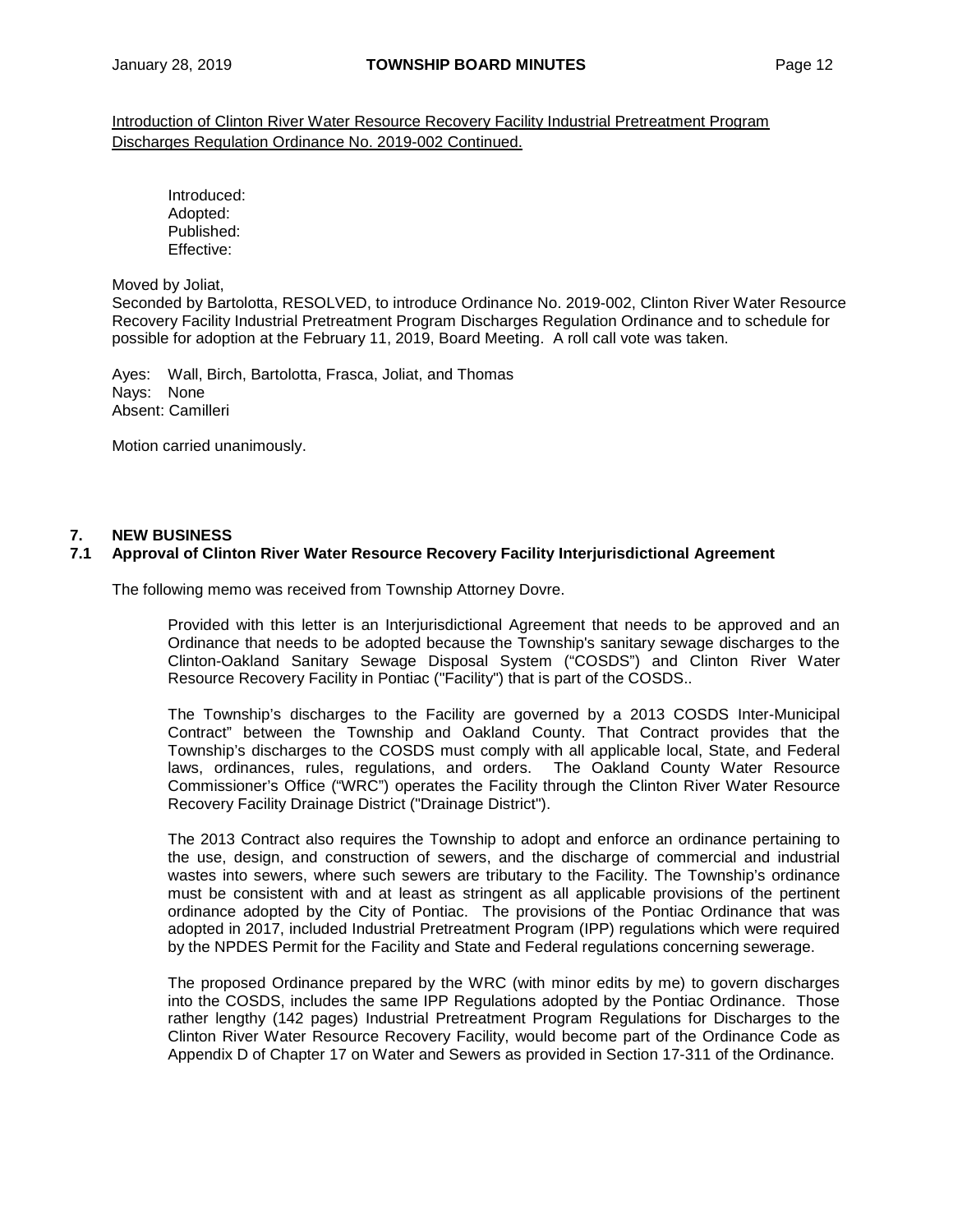#### Approval of Clinton River Water Resource Recovery Facility Interjurisdictional Agreement Continued.

Michigan Administrative Code, Rule 323.2306 and the NPDES Permit for the Facility require the Township to delegate the authority to enforce the IPP regulations on discharge of commercial and industrial wastes into the Township's sewers to the Drainage District for the Facility. This

delegation is provided for in Section 17-312 of the Ordinance and Interjurisdictional Agreement prepared and presented by the WRC's Office.

Approval of the Agreement and adoption of the Ordinance are necessary for the Drainage District to meet its legal obligations and for the Township to be in compliance with the 2013 COSDS Inter-Municipal Contract. Although I am not convinced that the IPP Regulations needed to be as lengthy as they are, they were prepared by WRC's attorney (who specializes in this field) and have already been adopted by Pontiac and most, if not all, of the other COSDS communities that discharge to the Facility. Based on that and considering that it will be the WRC that administers and enforces those Regulations, I have not attempted any detailed review of them.

At your meeting on January 28, 2019, my recommendation is that you:

- 1. Approve the Interjurisdictional Agreement and authorize the Supervisor to sign it.<br>2. Introduce the Ordinance and schedule it for possible adoption on February 11, 20
- 2. Introduce the Ordinance and schedule it for possible adoption on February 11, 2019

#### Moved by Birch,

Seconded by Thomas; RESOLVED, to approve the Interjurisdictional Agreement and to authorize the Township Supervisor to sign the agreement. A roll call vote was taken.

Ayes: Wall, Birch, Bartolotta, Frasca, Joliat, and Thomas Nays: None Absent: Camilleri

Motion carried unanimously.

# **7.2 Accept the Retirement of Clerk Sue Camilleri**

The following memo was received from Clerk Camilleri.

This letter serves as my formal notification of retirement commencing on January 28, 2019.

According to statute, this notice must be provided to the Board in writing. Further, it must be accepted by action of the Township Board and becomes effective when accepted by the board unless otherwise indicated.

My intention in providing two months' notice to you is to give you ample time to seek out interested and qualified candidates to consider for appointment to the position of Township Clerk. This appointee will serve the remainder of my unexpired term. This process will allow for a seamless transfer of duties from me to the newly appointed clerk.

It has been my honor to work with each of the board members these past 6 years and has been my pleasure to serve the residents of Waterford for the past 22 years in the Building Department and on the Township Board.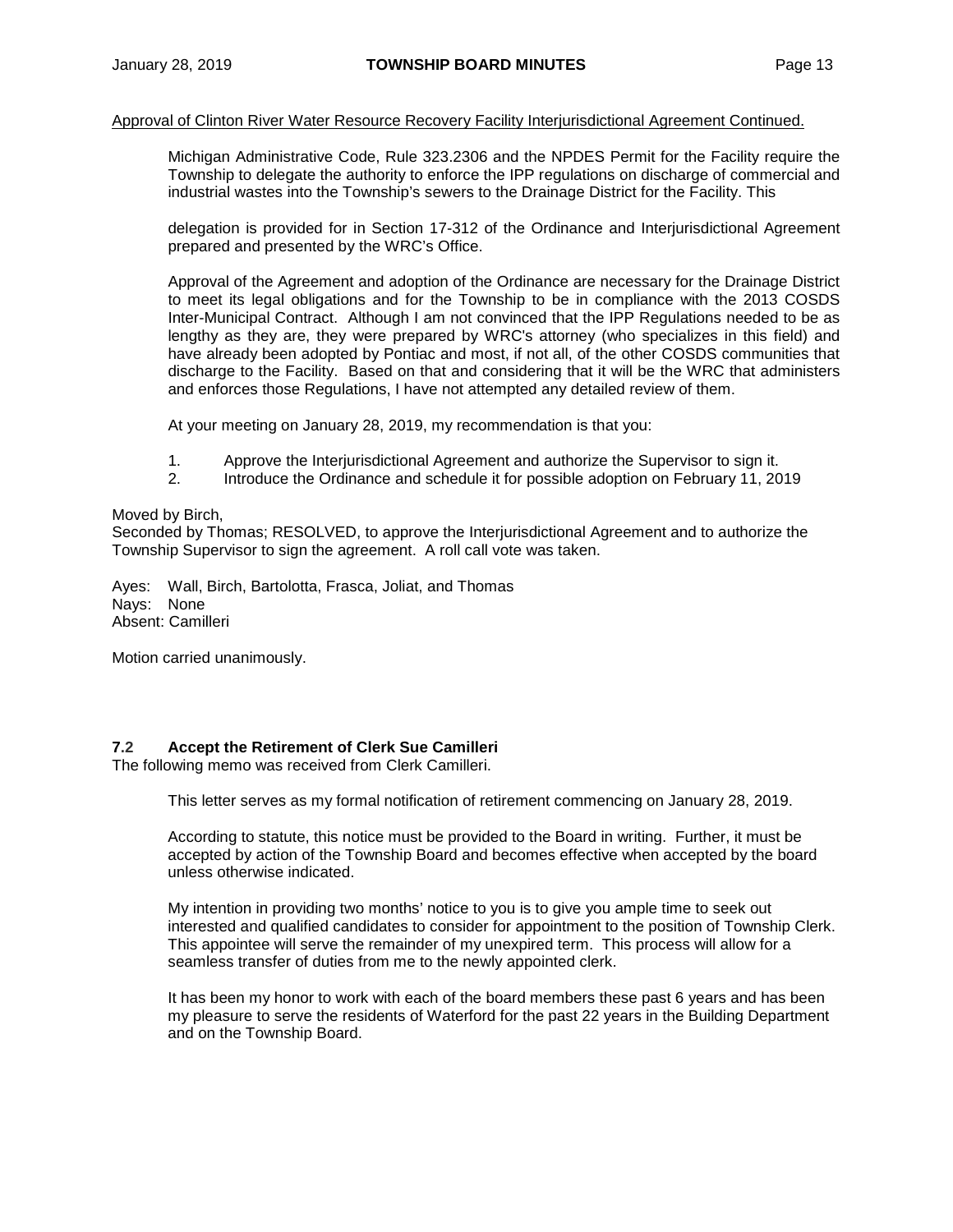# Accept the Retirement of Clerk Sue Camilleri Continued.

Moved by Birch,

Seconded by Bartolotta; RESOLVED, to accept the resignation of Clerk Sue Camilleri effective January 28, 2019. A roll call vote was taken.

Ayes: Wall, Birch, Bartolotta, Frasca, Joliat, and Thomas Nays: None Absent: Camilleri

Motion carried unanimously.

# **7.3 Appointment of Kimberly Markee, Township Clerk**

The following memo was received from Supervisor Wall.

On November 28, 2018 Waterford Township Clerk Sue Camilleri announced her intent to retire effective January 28, 2019. As you know, Sue has served Waterford Township for more than 22 years – first as a staff member in Development Services, then as the Township Clerk after her election to the position in 2012. Sue's dedicated service to the community is appreciated and we wish her well in her retirement.

At this time, I respectfully request the Township Board's approval to appoint Waterford resident Kimberly Markee to the Waterford Township Board of Trustees as Waterford Township Clerk to complete Mrs. Camilleri' s term through November 20, 2020.

Upon notice of Sue's intent to retire, we began the process of seeking a qualified candidate to fill this vacancy. Upon review of the 10 letters of interest I received from qualified candidates, Sue and I personally met with each individual to discuss the position and learn more about their background and qualifications. Although each candidate had something unique to offer the position, Ms. Markee emerged as the front-runner.

Kim earned a Bachelor of Business Administration from University of Michigan, a Masters of Science in Manufacturing Management from Kettering University/General Motors Institute, and had a long and successful career as a Senior Financial Analyst achieving promotions and serving in leadership roles.

The details of Kim's impressive career demonstrate her ability to thoroughly understand complicated financial matters. Kim's analytical, troubleshooting, communication, and innovation skills are also exceptional and will be a significant asset to serving the Waterford community as its Clerk. office is responsible for:

- **Elections**
- Business Licenses, Permits & Registrations
- Township Ordinances
- Agendas & Minutes
- Accounting
- Purchasing

As a full-time employee, duties of the Township Clerk include:

- Acts as custodian for all records, books, and papers of the Township
- Files and retains all certificates of oaths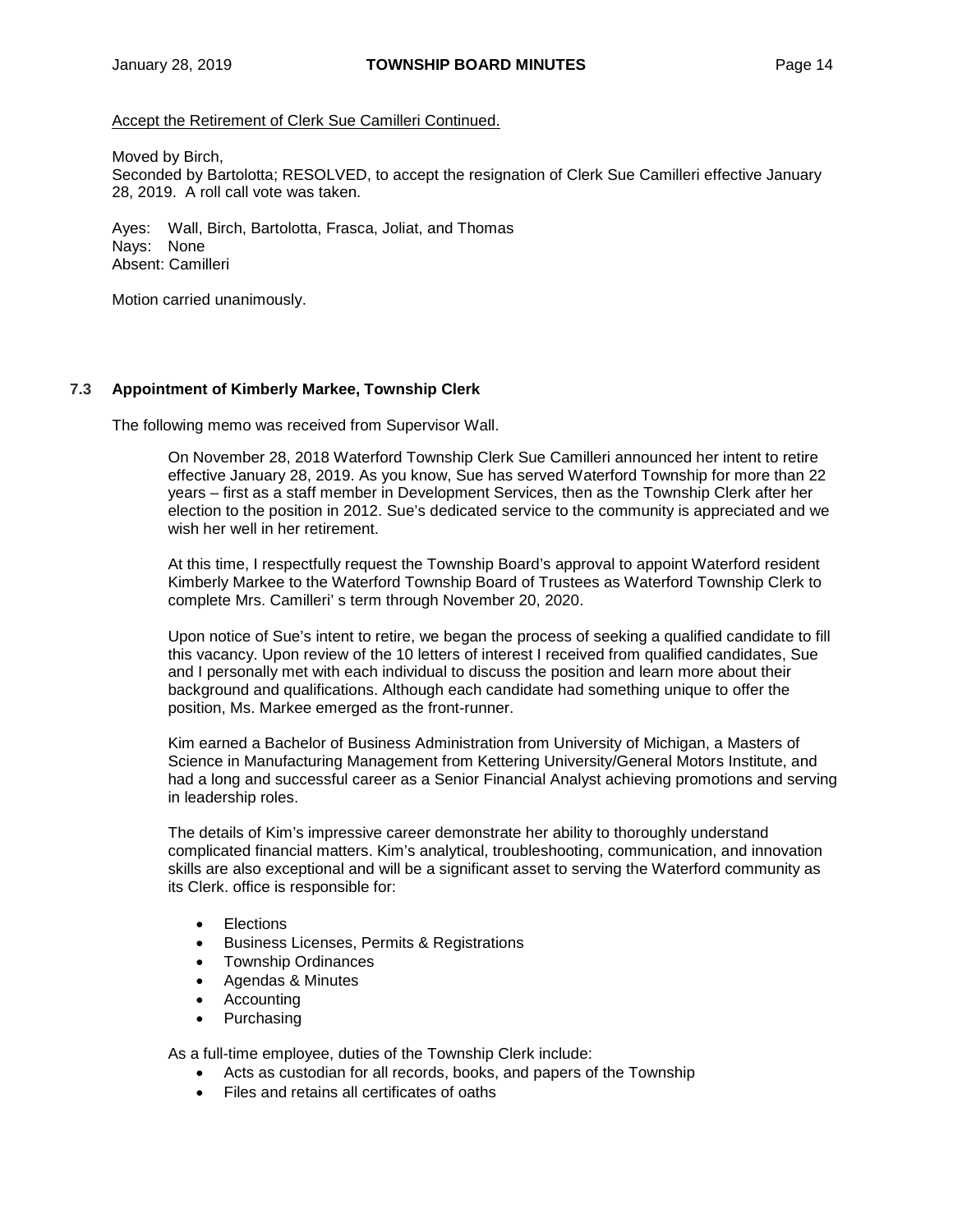# Appointment of Kimberly Markee, Township Clerk Continued.

- Handles record keeping of all accounts receivable/accounts payable and annual audit of the Township
- Provides notice of all Boards and Commissions meetings
- Publishes agendas and minutes of Township Board meetings
- Administers voter registration and all elections conducted within the Township

The Clerk has an equal voice in legislative and administrative governmental decisions. As are all members of the Board of Trustees, the Clerk is tasked with investigating and studying important issues before the board and participating in decisions and deliberations by voting.

With confidence in her knowledge, skills and character, I recommend Kimberly Markee for appointment to the Township Clerk position on the Waterford Township Board of Trustees. I believe Kim has the ability and commitment required to effectively serve in this role and in making informed decisions in the best interest of Waterford as a whole.

Thank you for your consideration. Please contact me with any questions.

#### Moved by Bartolotta,

Seconded by Frasca; RESOLVED, to appoint Ms. Kimberly Markee to the position of Waterford Township Clerk, term to expire November 20, 2020.

Ayes: Wall, Birch, Bartolotta, Frasca, Joliat, and Thomas Nays: None Absent: Camilleri

Motion carried unanimously.

Judge Todd Fox swore Ms. Markee in as Township Clerk. The Board offered their congratulations and welcomed Ms. Markee.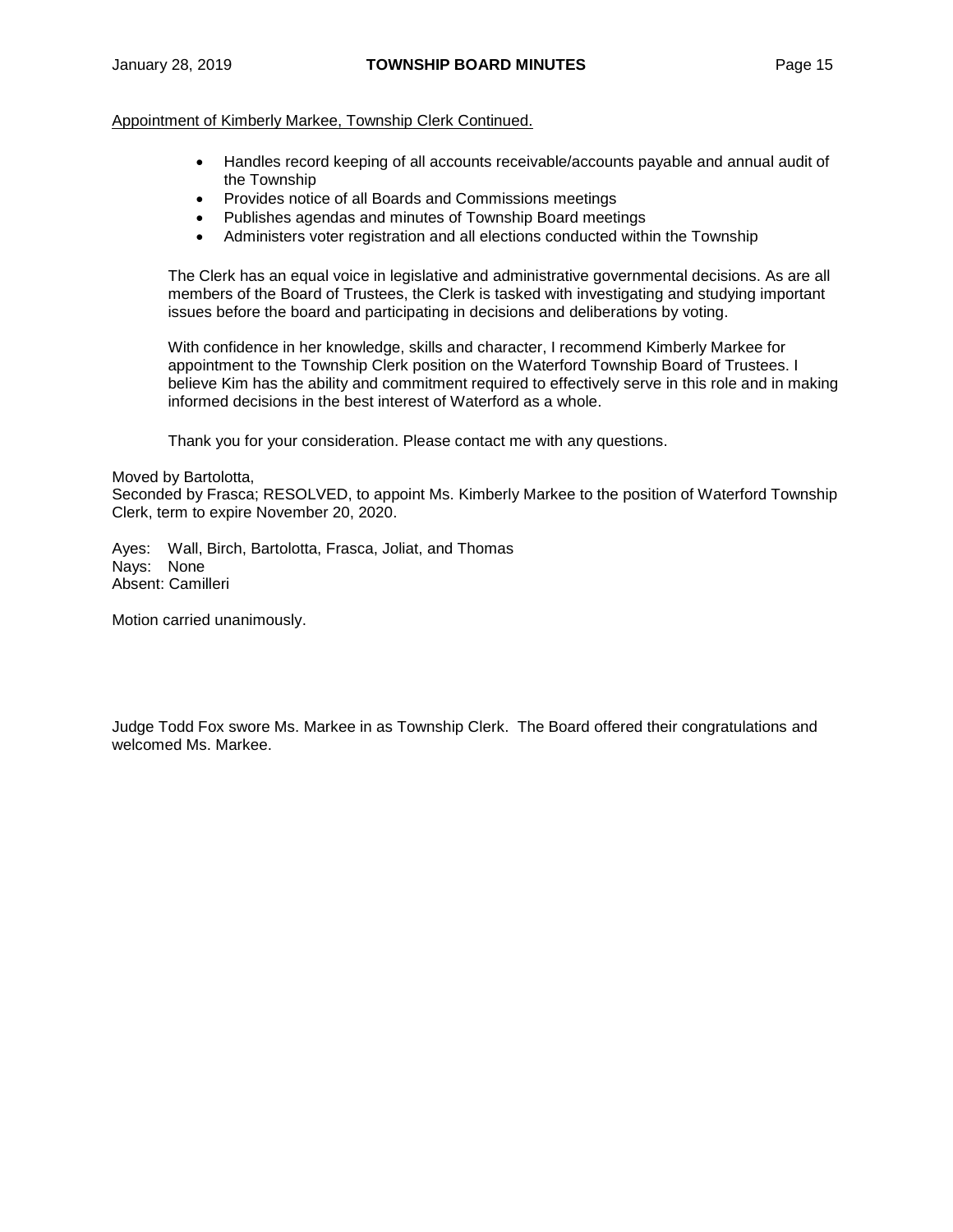# **7.4 Consideration of Cable Budget Amendment**

The following memo was received from Gary Allison, Cable Coordinator.

The Cable Commission respectfully requests that the Township Board of Trustees approve the transfer of \$10,842.00 from the Cable Fund to the Cable Commission's budget under Capital Operating Equipment (25090-97131) for the replacement and upgrade of the Township Auditorium audio system. Additionally, the Cable Commission respectfully, requests that the Township of Board of Trustees approve the transfer of \$21,000.00 from the Cable Fund to the Cable Commission's budget under PEG Services (25090-84905) to correct an oversight during budget hearings.

# Moved by Birch,

Seconded by Bartolotta; RESOLVED, to approve the transfer of \$10,842.00 from the Cable Fund to the Cable Commission's budget under Capital Operating Equipment (25090-97131) for the replacement and upgrade of the Township Auditorium audio system; furthermore, to approve the transfer of \$21,000.00 from the Cable Fund to the Cable Commission's budget under PEG Services (25090-84905). A roll call vote was taken.

Ayes: Wall, Birch, Bartolotta, Frasca, Joliat, and Thomas Nays: None Absent: Camilleri

Motion carried unanimously.

#### **7.5 Budget Amendment to 2019 Water & Sewer Budget (590) Fund**

The following memo was received from Dan Stickel, DPW E

At the December 12, 2018 Township Board Meeting, the Board unanimously approved a water rate increase effective January  $1<sup>st</sup>$ , 2019. As this rate increase was not accounted for in the original 2019 budget (also approved at the December  $12<sup>th</sup>$  Board meeting) a line item adjustment is now required. As outlined in the presentation to the Township Board, these additional funds will be used toward needed Capital Improvement projects, and for FY2019, will primarily be used to replace aging, deteriorating water mains and study, and eventually replace, water filter media at water plants.

The following is a summary of the recommended revenue & expense line item adjustments to realize the revenue and allocate the resources towards the identified/needed capital improvement projects:

A.) **59001-64500** Water Sales Revenue

\$1,046,637 x 0.75 = **\$784,977 (estimated)** The total revenue is being prorated since the full rate increase will not reach all ratepayers until the  $2^{nd}$  quarter, due to quarterly billing schedule.

- B.) **59045-97000** Water Capital Infrastructure
	- a. \$585,000 Construction of replacement water mains
	- b. \$58,500 Construction contingencies

**\$643,500** Total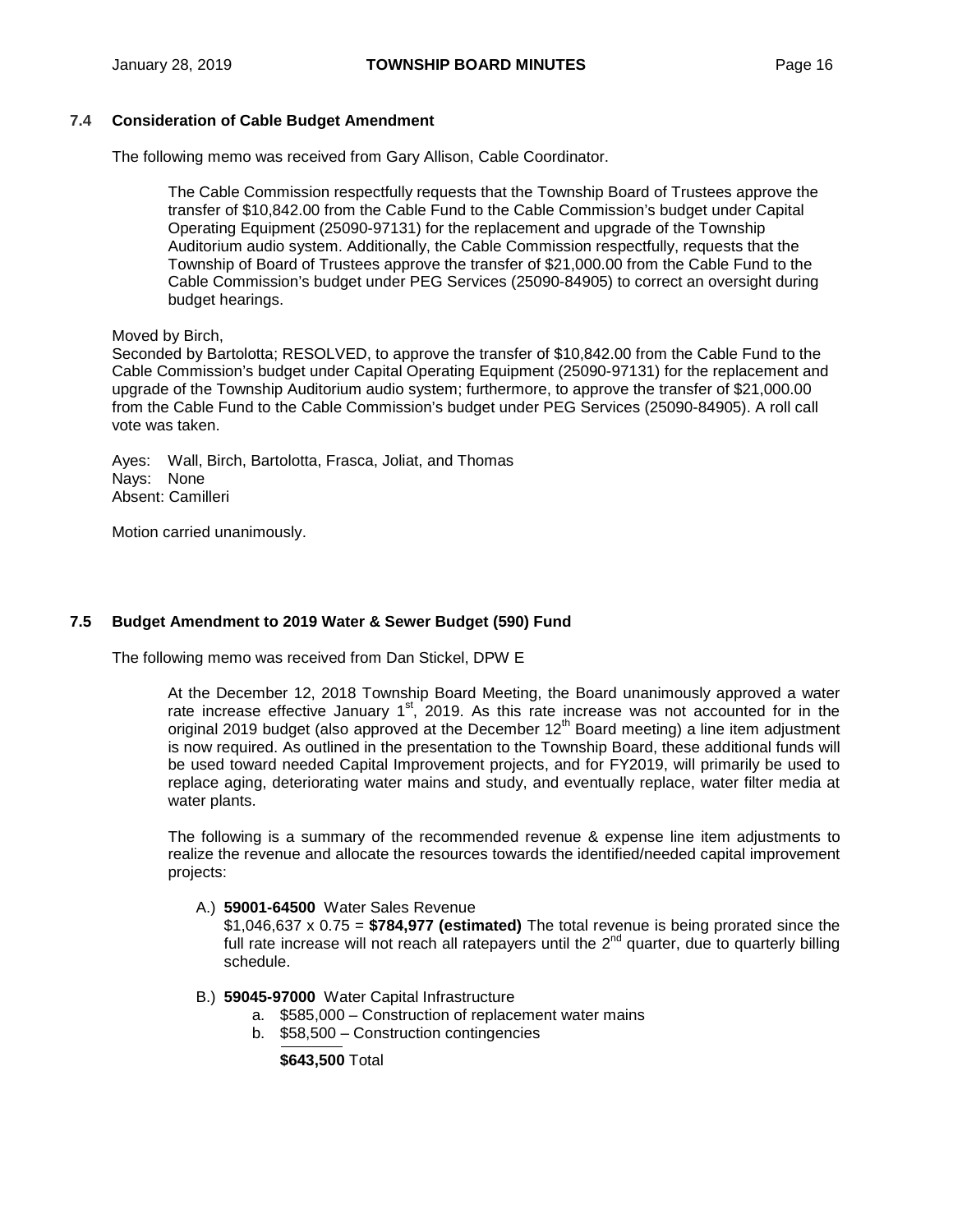#### Budget Amendment to 2019 Water & Sewer Budget (590) Fund Continued.

#### C.) **59044-84500** Services Other Professional

- a. \$58,500 Engineering for Water Main Replacement
- b. \$50,000 Engineering study for water filter media replacement

**\$108,500** Total

#### **Recommended Board Action**

#### **Approve the budget amendment as outlined to allocate funds from the previously approved rate increase to the appropriate revenue and expense line items.**

Moved by Joliat,

Seconded by Frasca; RESOLVED, to approve the budget amendment funds from the previously approved rate increasing account number 59001-64500, Water Sales Revenue, in the amount of \$784,977, account number 59045-9700, Water Capital Infrastructure, in the amount of \$643,500, and account number 59044-84500, Services Other Professional, in the amount of \$108,500. A roll call vote was taken.

Ayes: Wall, Birch, Bartolotta, Frasca, Joliat, and Thomas Nays: None Absent: Camilleri

Motion carried unanimously.

#### **7.6 Hiring of New Operations Assistant at the Fire Department – Wilbur White**

The following memo was received from Fire Chief Lyman.

The position of Operations Assistant became vacant on January 1, 2019. This position was originally created in 2012 during the transition with Pontiac Fire, and it continues to serve the Fire Department in very positive ways. It creates efficiencies across the board for the department. This is a contract position, 40 hour per week with no other benefits. Funding for this position is in our 2019 budget.

The person in this position serves under the direction of the Deputy Chief. They work with each division active within in the Fire Department. Assists the Training Division, conducting training for the Fire Training Officer and the EMS Coordinator. Oversees the Hazardous Materials/Firefighter Right To Know rules tracking 302 and SARA Title III sites. Conducting training and informing our firefighters what is in our communities that is a serious threat to them in their emergency responses. Attends various table top exercises including GM Facilities, active shooter, etc. Again, taking this information back to our firefighters in training scenarios, working to keep our firefighters safe.

This person assists the Apparatus Division moving vehicles around from our repair facility to a commercial repair shop, or picking up parts or even picking up a mechanic after dropping off a vehicle at a station, repair facility etc.

Station supplies, inventory and light maintenance are very important to the everyday work. Including going to hospitals to pick up Narcan kits, backboards, and other EMS equipment. Currently, this position handles snow plowing and salting at our four Pontiac Fire Stations. We are still working to determine if we should continue with this.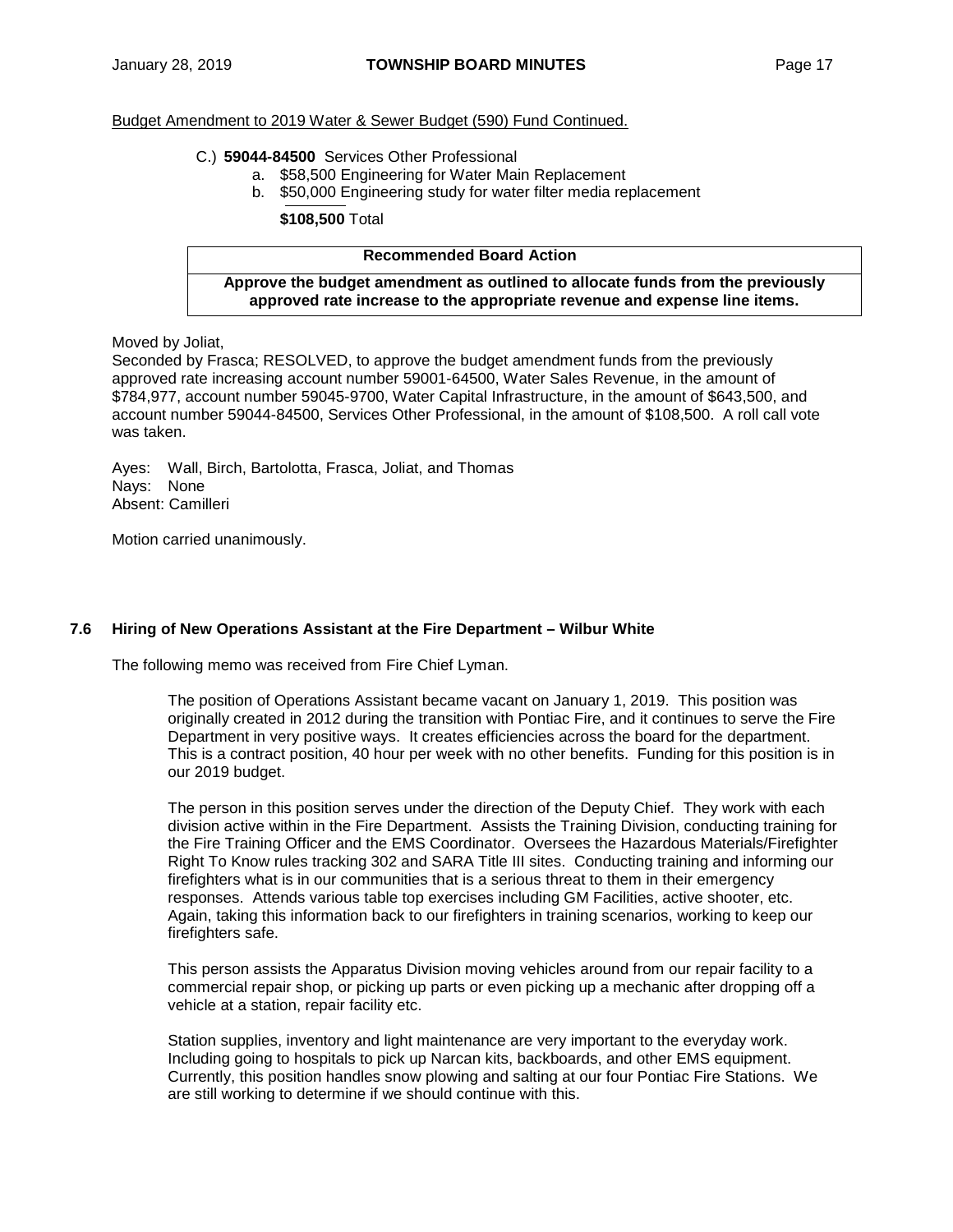Hiring of New Operations Assistant at the Fire Department – Wilbur White Continued.

Deputy Chief Covey and I have interviewed two people and we would like to recommend for Township Board approval, Wil White. He retired from Royal Oak Fire Department in 2012 as Fire Chief. He brings a wealth of knowledge and experience of the fire service that will serve this fire department and the 131,000 residents that we serve.

We thank you for your time and consideration in this matter.

Treasurer Birch stated that it is a no benefits position. Trustee Bartolotta inquired what the salary was for the position. Chief Lyman stated that it was \$55,000.00 a year.

Moved by Joliat,

Seconded by Thomas; RESOLVED, to approve the hiring of Wilbur White to the position of Operations Assistant.A roll call vote was taken.

Ayes: Wall, Birch, Bartolotta, Frasca, Joliat, and Thomas Nays: None Absent: Camilleri

Motion carried unanimously.

#### **7.7 Request from Fire Department to Re-Mount One Fire Department Rescue/Ambulance**

The following memo was received from Fire Chief Lyman.

Waterford Regional Fire Department is requesting Township Board approval on the Rescue/Ambulance Remount project that is scheduled for 2019. The remount cost of \$133,243 will come from account 20630-97136 and was approved in the 2019 budget.

EV+ in Holland, MI is our Wheeled Coach dealer that we use for our current ambulances and have for many years. They will take our ambulance box (patient care area) off our current dead truck and re-mount it on a new chassis. Remounting of ambulances is more common than in the past, and we believe that we will get an excellent finished product at a tremendous savings to Township taxpayers. The cost of a new ambulance could range from \$190,000 to \$200,000. Details of the remount are attached with this memo.

We believe this a great opportunity for the Fire Department and we thank you for your time and consideration in this matter

Moved by Bartolotta, Seconded by Frasca; RESOLVED, to approve the Rescue/Ambulance Remount project in the amount of \$133,243 utilizing funds from line item 20630-97136. A roll call vote was taken.

Ayes: Wall, Birch, Bartolotta, Frasca, Joliat, and Thomas Nays: None Absent: Camilleri

Motion carried unanimously.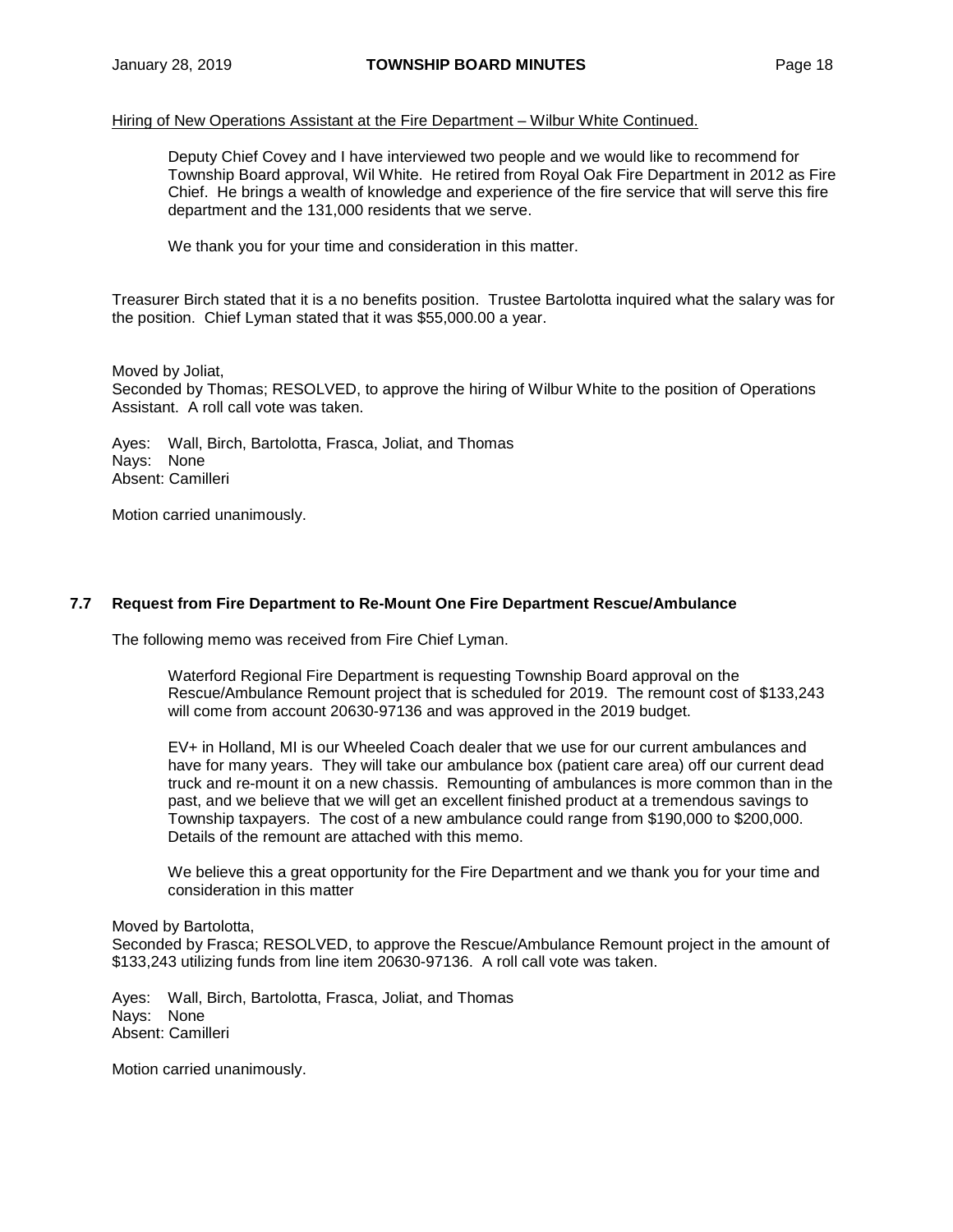# **7.8 Waterford Parks & Recreation's 2019-2020 Contract Award For Background Checks**

The following memo was received from Sara Frederick, Parks and Recreation Supervisor.

The Waterford Parks and Recreation Department obtains bi-annual quotes for background checks that are utilized for volunteer and employee screening. The average annual amount spent on background checks is \$1,918.00. This amount varies based on the number of volunteers and employees obtained each year.

Quotes for the current two-year period which will run from January 1, 2019-December 31, 2020, were received from the four (4) companies listed below.

- **SSCI**
- National Background Investigation Inc.
- Sterling Talent Solutions
- Background Investigation Bureau, LLC (BIB)

After reviewing the submitted quotes, I am recommending that the award go to SSCI as the lowest qualified bid.

Please feel free to contact me if you have any questions.

Moved by Joliat,

Seconded by Birch; RESOLVED, to award the 2019-2010 contract for background checks to SSCI. A roll call vote was taken.

Ayes: Wall, Birch, Bartolotta, Frasca, Joliat, and Thomas Nays: None Absent: Camilleri

Motion carried unanimously.

#### **7.9 Waterford Parks & Recreation's 2019-2020 Contract Award For Portable Restrooms**

The following memo was received from Sara Frederick, Parks and Recreation Supervisor.

The Waterford Parks and Recreation Department obtains bi-annual quotes for portable toilets that are utilized during its programs and activities. The average annual amount spent on portable toilets is \$12,700.00. This amount varies based on the number of activities and rentals held at our facilities each year.

Quotes for the current two-year period which will run from January 1, 2019-December 31, 2020, were received from the two (2) companies listed below:

- Brendel's Septic Tank Service, L.L.C.
- Jay's Septic Service

After reviewing the attached submitted quotes, I am recommending that the award go to Brendel's Septic Tank Service, L.L.C.

Please feel free to contact me if you have any questions.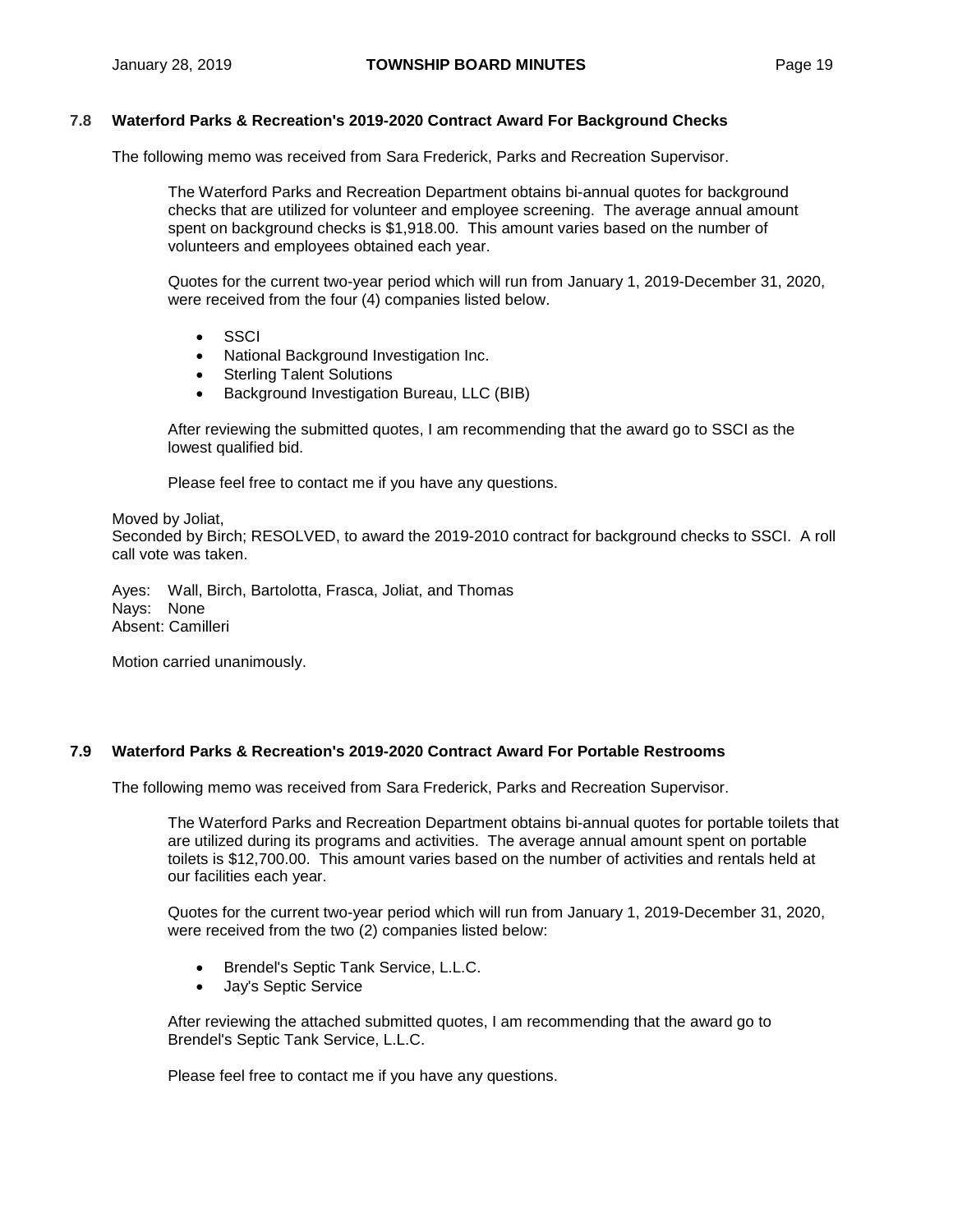# Waterford Parks & Recreation's 2019-2020 Contract Award For Portable Restrooms Continued.

#### Moved by Bartolotta,

Seconded by Thomas; RESOLVED, to award the 2019-2020 portable restrooms contract to Brendel's Septic Tank Service, LLC. A roll call vote was taken.

Ayes: Wall, Birch, Bartolotta, Frasca, Joliat, and Thomas Nays: None Absent: Camilleri

Motion carried unanimously.

# **7.10 Request for Adoption of Waterford Township Parks and Recreation Plan**

The following Resolution was received from Alison Swanson, Parks and Recreation Director.

# **Resolution to Adopt Waterford Township Parks & Recreation Plan**

**Whereas**, the Waterford Township Parks and Recreation Board has undertaken a five-year Parks & Recreation Plan which describes the physical features, existing recreation facilities, goals, objectives, and the desired actions to be taken to improve and maintain recreation facilities during the period between January 1, 2019 and December 31, 2023 and,

**Whereas**, the Waterford Township Parks & Recreation Plan was completed according to the Michigan Department of Natural Resources *Guidelines for the Development of Community Park, Recreation, Open Space and Greenway Plans*, and,

**Whereas**, a community input survey was made available to residents from July 2 to August 20, 2018, for the purposes of gathering input from the public, and

**Whereas**, the draft plan was made available for review from December 22, 2018, through January 22, 2019, at the Waterford Parks & Recreation Department, 5200 Civic Center Drive, Waterford; the Waterford Recreation Center, 5640 Williams Lake Road, Waterford; and online at http://bit.ly/waterfordrec; and

**Whereas**, a public meeting was held on January 22, 2019, at 6:30 p.m. in the gymnasium at the Waterford Recreation Center, 5640 Williams Lake Road, Waterford, to provide an opportunity for citizens to express opinions, ask questions, and discuss all aspects of the Parks & Recreation Plan, and

**Whereas**, Waterford Township has developed the Parks & Recreation Plan for the benefit of the entire community and wishes to use the plan as a document to assist in meeting the recreation needs of the community, and

**Whereas**, the Waterford Township Parks and Recreation Board on January 22, 2019, recommended that the Waterford Township Board of Trustees adopt the Waterford Township Parks & Recreation Plan.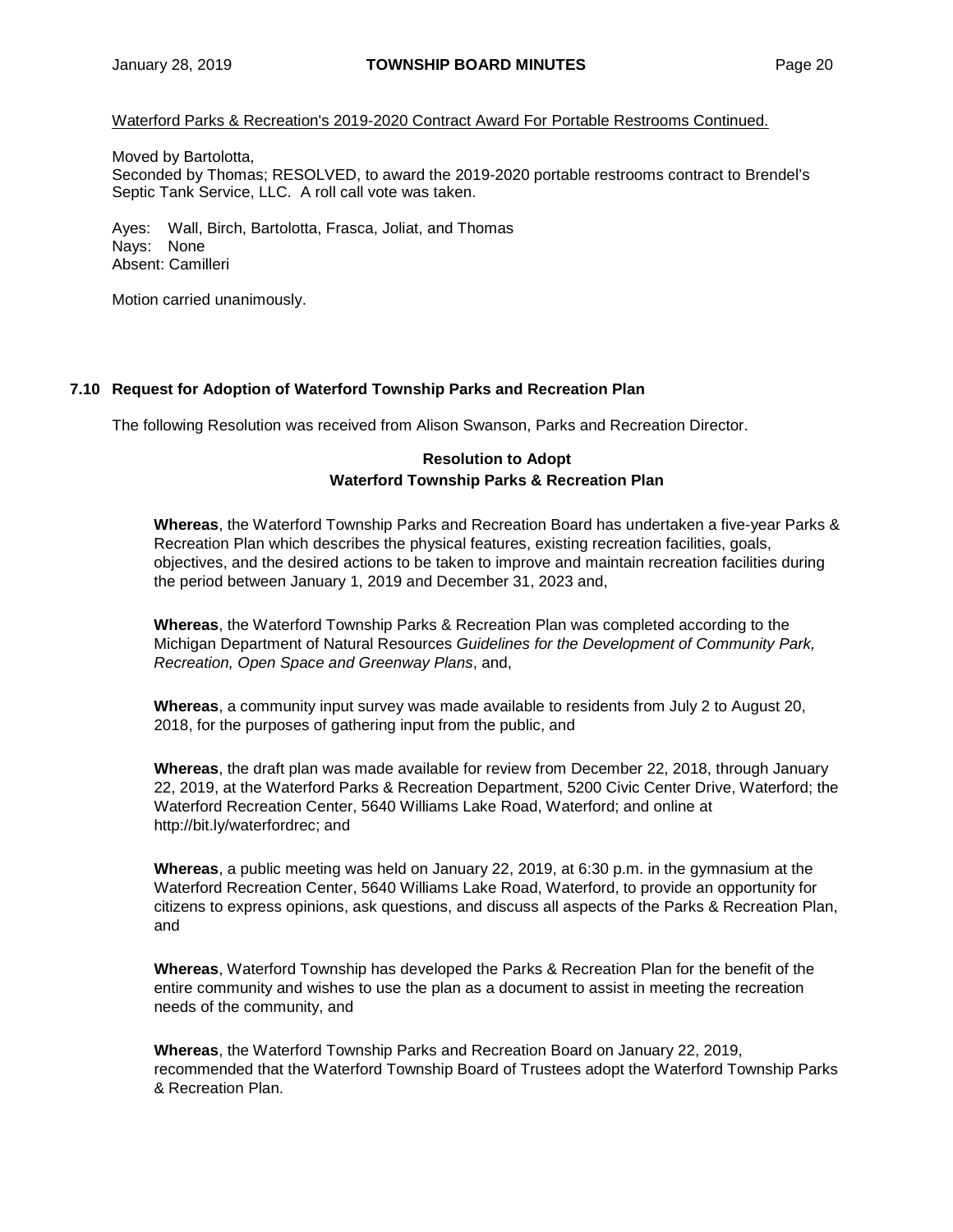# Request for Adoption of Waterford Township Parks and Recreation Plan Continued.

**Now, therefore be it resolved** that the Waterford Township Board of Trustees adopts the Waterford Township Parks & Recreation Plan.

Yeas: Nays: Absent:

I do hereby certify that the foregoing is a true and original copy of a resolution adopted by the Waterford Township Board of Trustees at a Regular Meeting thereof held on January 28, 2019.

> , Clerk Charter Township of Waterford

Moved by Bartolotta,

Seconded by Thomas; RESOLVED, to approve the Resolution to Adopt the Waterford Township Parks and Recreation 5 Year Plan. A roll call vote was taken.

Ayes: Wall, Birch, Bartolotta, Frasca, Joliat, and Thomas Nays: None Absent: Camilleri

Motion carried unanimously.

#### **7.11 Consider Petition by Frank and Eleonora Vago to Vacate Portion of Cottage Grove Street**

The following memo was received from Township Attorney Dovre.

On September 10, 2018, the Township Clerk's office received the filing fee and documents that were treated as a request for the Township Board to vacate part of a platted subdivision street. The documents included December 30, 1992, and September 20, 1995, Road Commission Resolutions abandoning separately described portions of Cottage Grove Street, and a tax parcel map highlighting the street between lots 132 and 152 as the only part of the street they are asking to be vacated (the 1995 Road Commission Resolution appears to have abandoned considerably more of Cottage Grove Street.)

Although those documents were reviewed and signed off on by all Township Departments (see attached provide with this letter), I recommended against placement on your Agenda until a Petition with the information and documents specified in Section 15-112(b) was filed. That omission was cured with the January 11, 2019 Petition by Mr. and Mrs. Vago, which is the seconded attachment provided with this letter.

With the required Petition now on file with the Clerk's office, it was proper to place it on your Agenda for the first of two (2) required proceedings before you under Ordinance Section 15-113. At the first proceeding which is scheduled for your January 28, 2019, meeting (and which you may adjourn for stated reasons) you are presented with and analyze the Petition and reports and recommendations by the various Township Departments and provide the Petitioner with the opportunity to be heard. Once that proceeding is concluded, the Board has two options.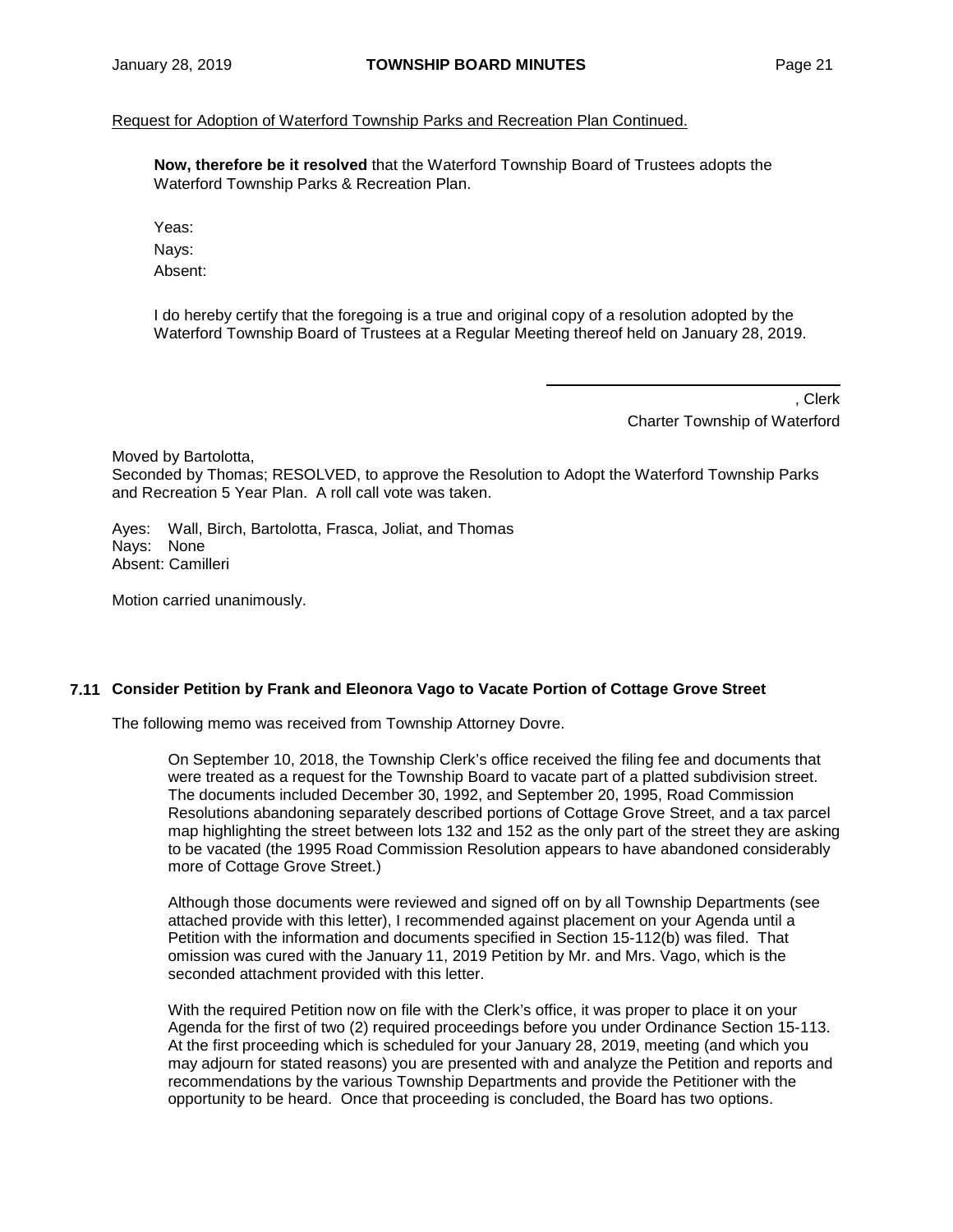#### Consider Petition by Frank and Eleonora Vago to Vacate Portion of Cottage Grove Street Continued.

The first option is to deny the Petition by an adopted Resolution that states the reasons for denial that must be based on something that has been presented by the Petitioner or in the Department reports and recommendation. If the Petition is not denied, the second option is to tentatively determine that the Petition may be granted and set a date for a public hearing. Under that option, the Board may require the Petitioner to submit additional information and documentation by a specified date for consideration at the public hearing.

The Department reviews being provided with this letter do not identify any objections. Subject to your independent review and determination, it would appear that the proceeding under the second option and setting a public hearing on the Petition would be appropriate. If you go that route, the February 11<sup>th</sup> or  $25<sup>th</sup>$  meetings could be chosen.

One consideration that might dictate against February  $11<sup>th</sup>$  is the need under Ordinance Section 15-113(d) to mail a notice of the public hearing to the Petitioners, the County Water Resources Commissioner, and the owners of lots within 300 feet of the any part of the street proposed to be vacated. While the Ordinance does not specify a deadline for those notices in relation to the hearing date, it would seem that you would want to pick a hearing date that allowed the notices to go out at least a week ahead of time.

#### Moved by Joliat,

Seconded by Birch; RESOLVED, to tentatively determine that the Petition may be granted and set the public hearing for Monday, February 25, 2019; furthermore to direct the Clerk to prepare and mail the notice of public hearing as required by Ordinance Section 15-113(d). A roll call vote was taken.

Ayes: Wall, Birch, Bartolotta, Frasca, Joliat, and Thomas Nays: None Absent: Camilleri

Motion carried unanimously.

#### **7.12 Consider Adoption of Resolution Regarding Notice of Intent and Grants for West Oakland Transportation Authority**

The following memo was received from Township Attorney Dovre.

Provided with this letter is a Resolution for your possible adoption regarding the West Oakland Transportation Authority (WOTA) that would be created if the ongoing discussions between Waterford and other municipalities lead to an agreement. Adoption of this Resolution would not commit the Township Board to approving an agreement it was not comfortable with, or any agreement at all.

As stated in the last Whereas clause of the Resolution, the reason this is being presented before a final agreement to create WOTA is ready for your consideration is that even though WOTA has not yet been created, it is possible to apply for grants for WOTA in anticipation of and subject to WOTA being created.

I see no legal issues or problems if you adopt the Resolution. Highland Township's Board adopted a nearly identical Resolution on January 9, 2019.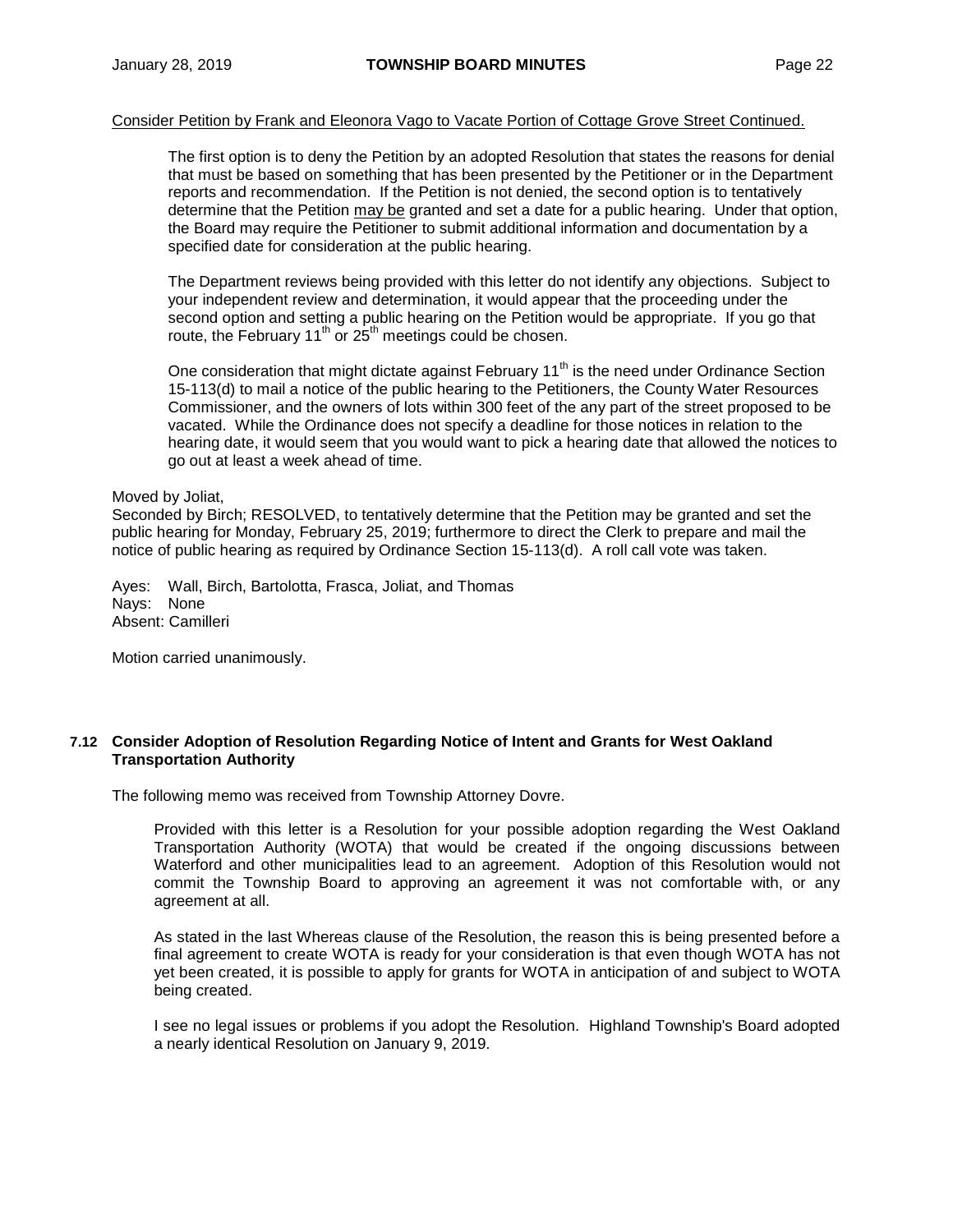Consider Adoption of Resolution Regarding Notice of Intent and Grants for West Oakland Transportation Authority Continued.

#### **CHARTER TOWNSHIP OF WATERFORD OAKLAND COUNTY, MICHIGAN**

#### **RESOLUTION REGARDING NOTICE OF INTENT AND GRANTS FOR WEST OAKLAND TRANSPORTATION AUTHORITY**

At a regular meeting of the Charter Township of Highland Board of Trustees, held on January 28, 2019, at 6:00 P.M., the following resolution was offered and supported.

WHEREAS, Township is considering an Interlocal Agreement with other municipalities to create the West Oakland Transportation Authority ("WOTA") as a separate entity to provide transportation services to eligible persons, generally described as persons residing in those communities that are over the age of 55 or disabled and over the age of 18; and,

WHEREAS, based on the progress that has been made on the Interlocal Agreement, WOTA could be created and operating during the first six (6) months of 2019; and,

WHEREAS, the Interlocal Agreement being considered would authorize WOTA to apply for and use state, federal, and private grants to fund WOTA's operations, and provides for participating municipalities to assign or transfer any transportation grant funds in the municipality's name to WOTA; and,

WHEREAS, although the Township Board has not yet approved an Interlocal Agreement to create WOTA, it is satisfied that doing so would be an improvement over the transportation services currently provided to Township residents; and,

WHEREAS, the Township Board has been informed that even though WOTA has not yet been created, it is possible to apply for grants for WOTA in anticipation of and subject to WOTA being created.

IT IS THEREFORE RESOLVED, that the Township Board hereby provides notice of its intent to approve an Interlocal Agreement to create WOTA once it has been finalized and is ready for consideration.

IT IS FURTHER RESOLVED, that pending and in anticipation of the creation of WOTA, the Township Supervisor and Parks and Recreation Department Director are authorized to jointly sign and submit applications for state, federal, and private grants, and other sources of money to be used toward funding WOTA's operations upon its creation.

#### **CERTIFICATION**

I hereby certify that this Resolution was adopted by the Township Board of Trustees at a regular meeting held on January 28, 2019.

\_\_\_\_\_\_\_\_\_\_\_\_\_\_\_\_\_\_\_\_\_\_ \_\_\_\_\_\_\_\_\_\_\_\_\_\_\_\_\_\_\_\_\_\_\_\_\_\_\_\_

Date **Clerk** Contract Contract Contract Contract Contract Contract Contract Contract Contract Contract Contract Contract Contract Contract Contract Contract Contract Contract Contract Contract Contract Contract Contract Co

Moved by Joliat,

Seconded by Birch; RESOLVED, to approve the Resolution regarding Notice of Intent and Grants for West Oakland Transportation Authority. A roll call vote was taken.

Ayes: Wall, Birch, Bartolotta, Frasca, Joliat, and Thomas Nays: None Absent: Camilleri

Motion carried unanimously.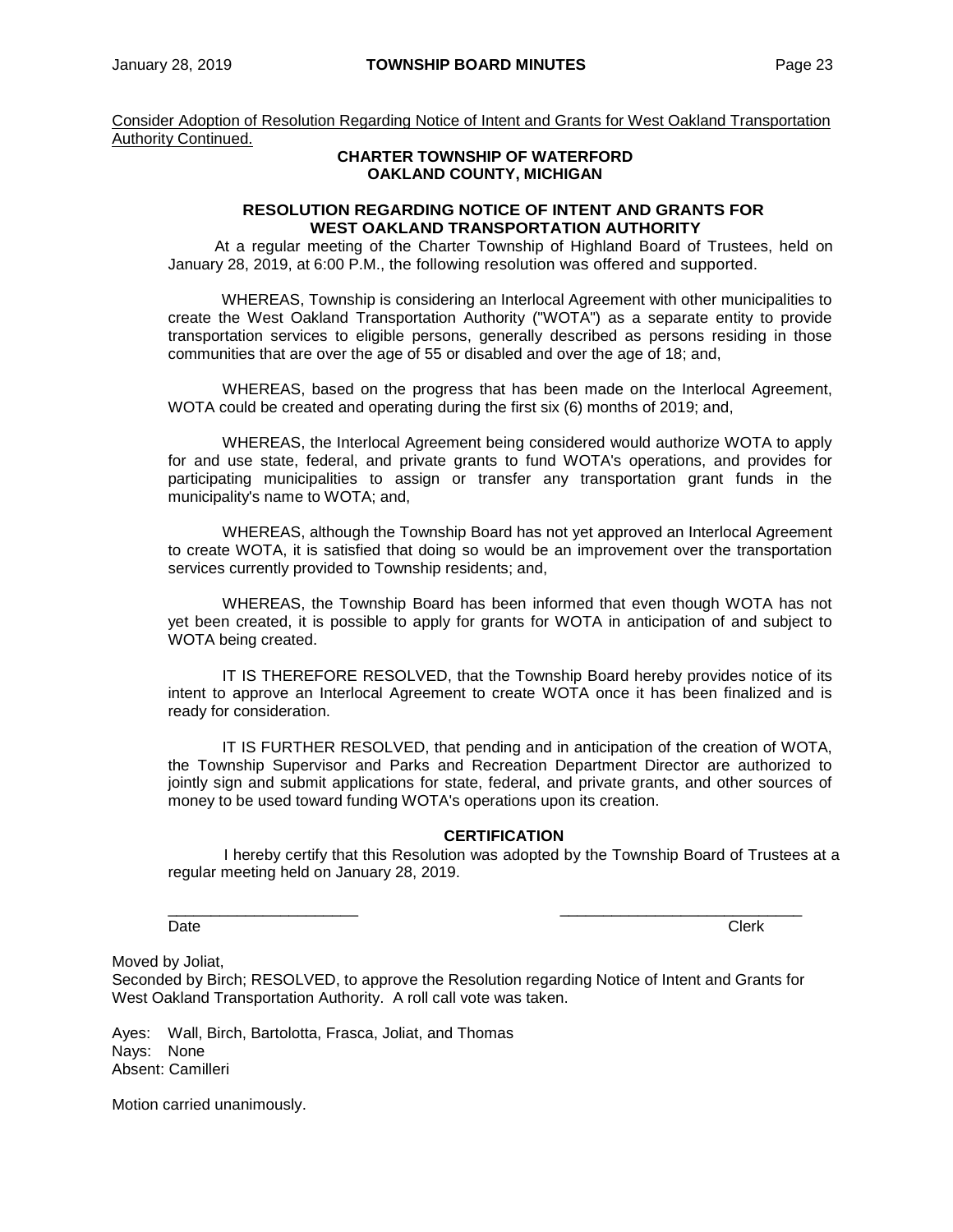# **7.13 Public Comments limited to three (3) minutes per topic.**

#### Sally Hart, 2284 Oakdale

Ms. Hart is excited to have Julie Josslyn elected to the Waterford School Board. Ms. Hart said hello to Clerk Kim Markee and she looks forward to working with her during the 2020 Elections.

# **8.0 Closed Session**

#### **8.1 Possible Closed Session to Discuss Confidential, Township Attorney-Client Privileged Opinion Letter Regarding Proposed MIDC Grant Agreement**

#### Moved by Joliat,

Seconded by Bartolotta, RESOLVED, to enter into closed session to discuss confidential Township Attorney Client Privileged Opinion Letter Regarding Proposed MIDC Grant Agreement and to include Clerk Kim Markee, Derek Diederich, Barb Miller, and Jen Thom. A roll call vote was taken.

Ayes: Wall, Birch, Bartolotta, Frasca, Joliat, and Thomas Nays: None Absent: Camilleri

Motion carried unanimously.

#### **8.2 Possible Closed Session to Discuss Confidential Township Attorney Client Privileged Communication Regarding Dispatch Tentative Agreement**

Moved by Bartolotta,

Seconded by Thomas, RESOLVED, to enter into closed session to discuss confidential township Attorney Client Privileged Communication Regarding Dispatch Tentative Agreement and to include Mark Simlar. A roll call vote was taken.

Ayes: Wall, Birch, Bartolotta, Frasca, Joliat, and Thomas Nays: None Absent: Camilleri

Motion carried unanimously.

The Board entered into Closed Session at 6:45 p.m. and Supervisor Wall advised that the board will return and may vote on the MIDC Grant Agreement.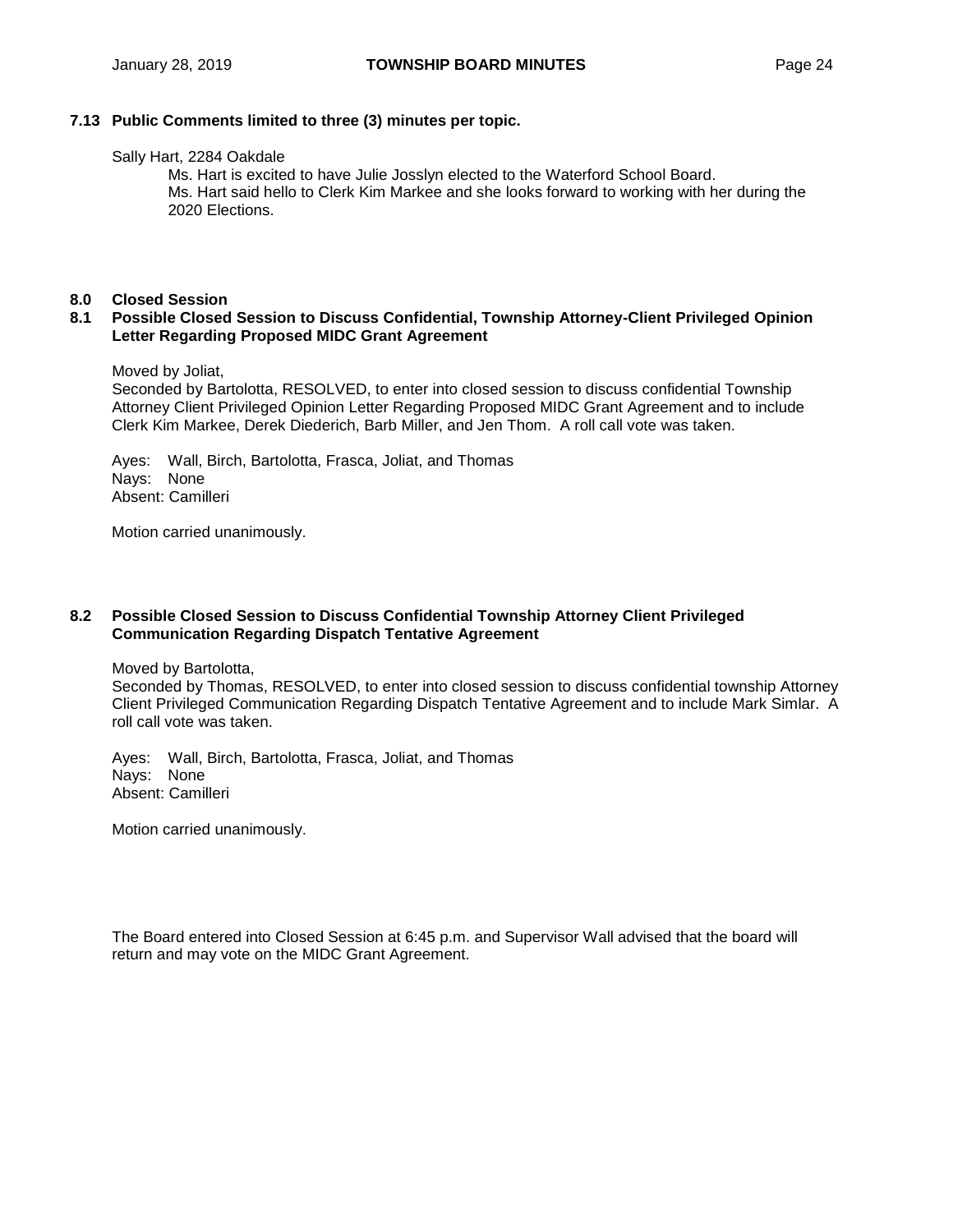Moved by Joliat,

Seconded by Frasca; RESOLVED, to return to open session at 7:29 p.m. A roll call vote was taken.

Ayes: Wall, Birch, Bartolotta, Frasca, Joliat, and Thomas Nays: None Absent: Camilleri

Motion carried unanimously.

# **8.3 Approval of MIDC Grant Agreement Item 7.14 New Business Continued**

The following memo was received from Township Attorney Dovre.

The Michigan Indigent Defense Commission Act ("Act") was adopted and took effect back in 2013, and was recently amended by Public Act 214 of 2018, effective December 23, 2018. Under that Act, a 19 – member Michigan Indigent Defense Commission ("MIDC") is responsible for developing uniform minimum standards for Michigan courts to provide indigent criminal defense services, and to ensure compliance with those standards. The Act provides for State grants to assist in complying with the standards. As the funding unit for the  $51<sup>st</sup>$  District Court, the Township is ultimately responsible for compliance with the minimum standards and would be the recipient of grants as an "Indigent Criminal Defense System".

With that basic background, provided with this letter is a Grand Agreement presented by MIDC with the indication that it must be approved by the Township by the end of this month. The Grant Agreement has the following 3 attachments that are also provided:

- A. To Township's MIDC approved Compliance Plan for the first 4 MIDC standards.
- B. The Budget for the 51<sup>st</sup> District Court's Indigent Defense System for 10/1/2018-9/30/2019 (The State fiscal year) showing a total cost of \$274,618, to be funded by a State grant of \$243,495 and Township funding of \$31,123. The first 2 pages of this Attachment are a request by Ms. Thom to reallocate \$12,000 between line items.
- C. State travel reimbursement rates.

A separate confidential, attorney-client privileged opinion letter will be provided to you regarding legal issues and considerations regarding this Grant Agreement, and I suggest a closed session discussion before you act on the Agreement.

No action was taken.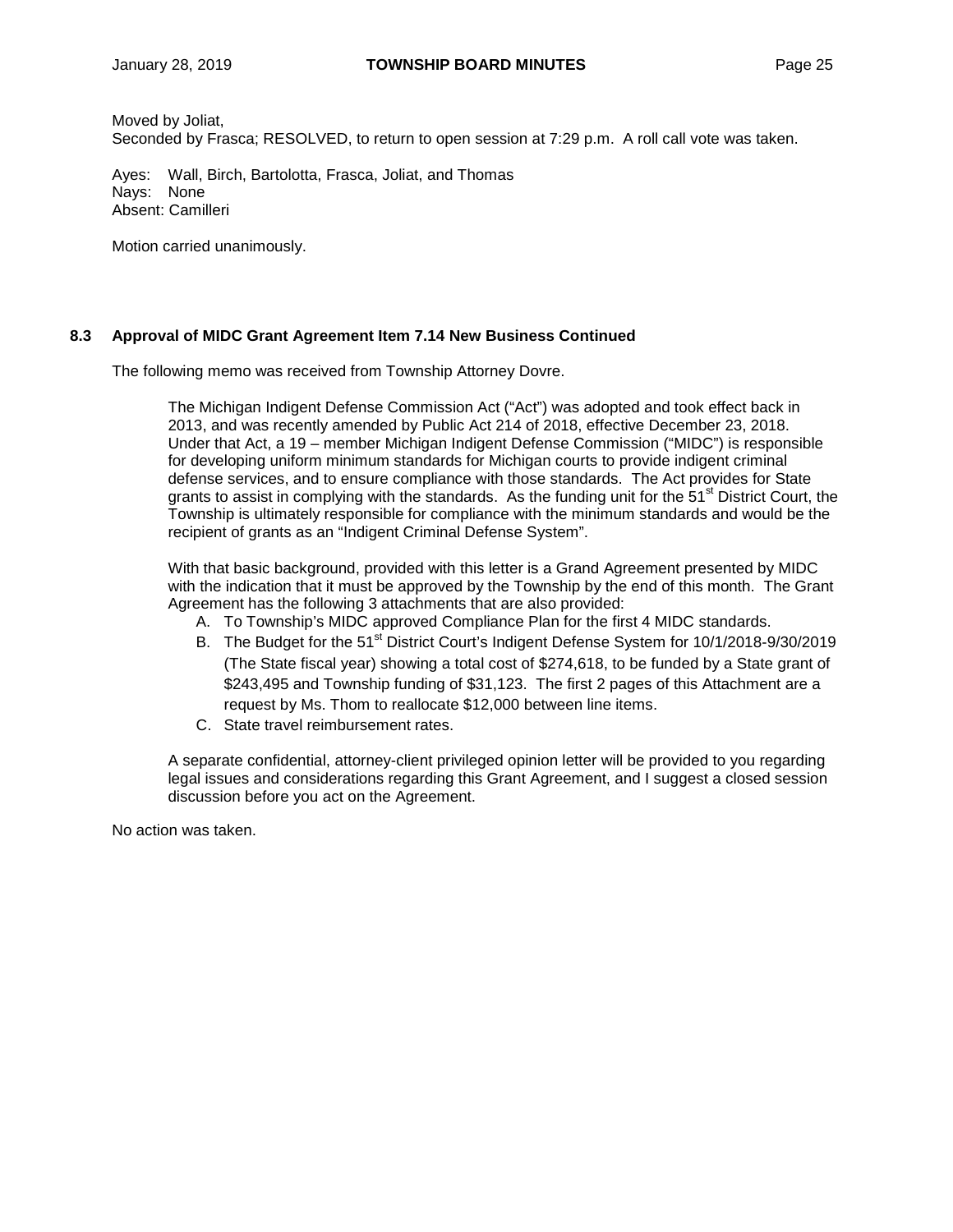Dispatch Tentative Agreement Continued.

#### **WATERFORD TOWNSHIP**

#### **AND**

#### **MICHIGAN ASSOCIATION OF POLICE Representing the Dispatcher's Association**

#### **January 10, 2019**

- 1. Duration 1 year January 1, 2019 through December 31, 2019
- 2. Wages A 2% across the board pay increase will be provided.
- 3. Healthcare Article XXX Hospitalization Medical Coverage. The only change is set forth below; the balance of the language remains unchanged. BCN HMO Option – See attached change from BCN 2 which is deleted and substituted with BCN 4 in the contract which will be offered along with the present CB4 option at an open enrollment after ratification.
- 4. Section 7.13. Shift and Vacation schedule. Should be included in 21.2.
- 5. Section 21.2. Modify to reflect on schedule not two.
- 6. Page 38. Fix typo. Disability.
- 7. Incorporate language that dispatchers assigned to train new dispatchers shall receive CTO compensation at the rate of one hour at time and a half per day for each day they are training.
- 8. Call in/Court time/Mandatory meeting: Employees to be paid a minimum of two hours at time and one-half or the actual time spent, whichever is greater.

\_\_\_\_\_\_\_\_\_\_\_\_\_\_\_\_\_\_\_\_\_\_\_\_\_\_\_\_\_\_\_\_\_\_\_\_ \_\_\_\_\_\_\_\_\_\_\_\_\_\_\_\_\_\_\_\_\_\_\_\_\_\_\_\_\_\_\_\_\_\_\_\_\_

\_\_\_\_\_\_\_\_\_\_\_\_\_\_\_\_\_\_\_\_\_\_\_\_\_\_\_\_\_\_\_\_\_\_\_\_ \_\_\_\_\_\_\_\_\_\_\_\_\_\_\_\_\_\_\_\_\_\_\_\_\_\_\_\_\_\_\_\_\_\_\_\_\_

WATERFORD TOWNSHIP WATERFORD TOWNSHIP DISPATCHERS ASSOCIATION / MICHIGAN ASSOCIATION OF POLICE

Moved by Joliat,

Seconded by Frasca, RESOLVED, to approve the Dispatch Tentative Agreement as presented. A roll call vote was taken.

Ayes: Wall, Birch, Bartolotta, Frasca, Joliat, and Thomas Nays: None Absent: Camilleri

Motion carried unanimously.